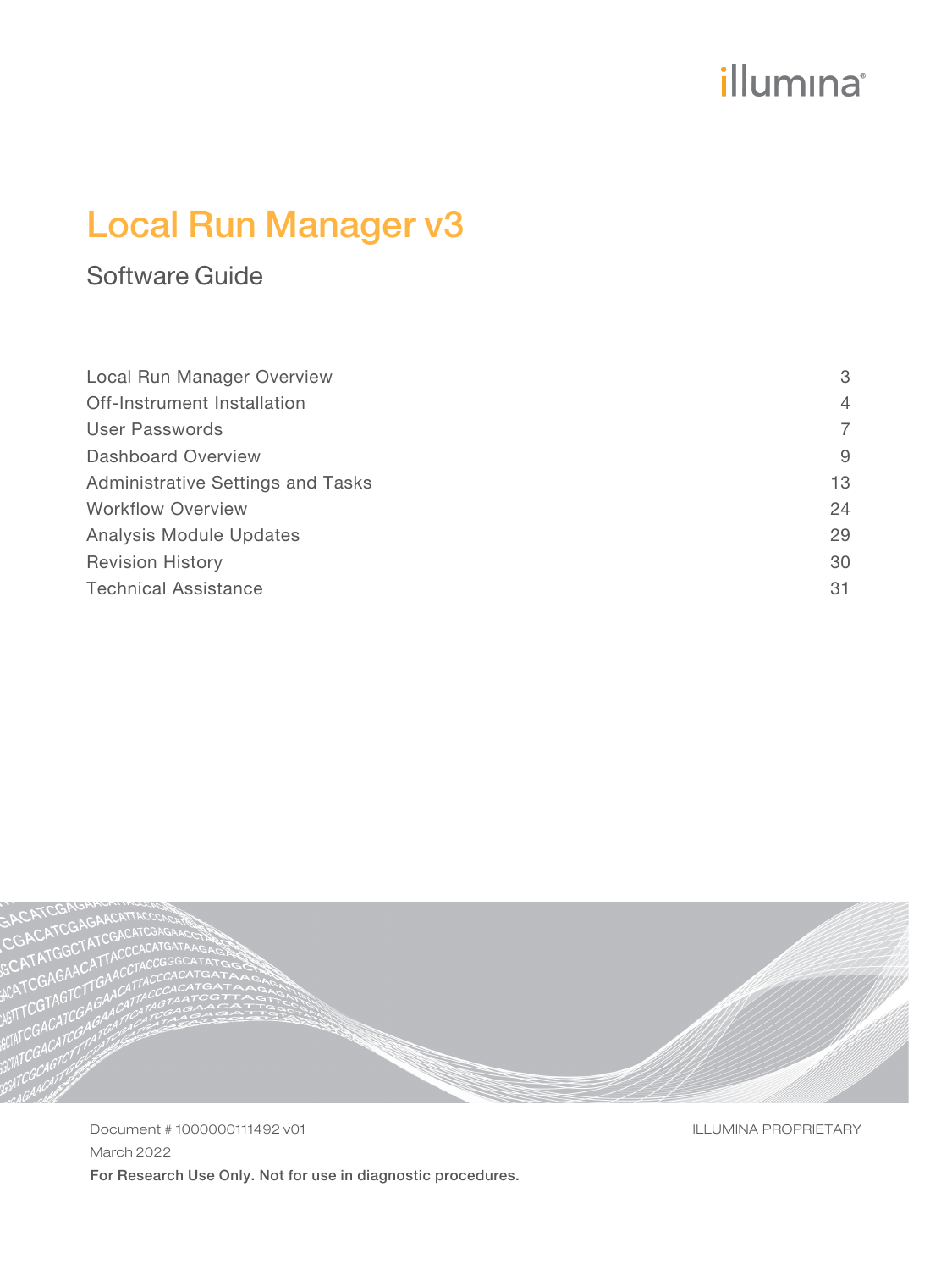This document and its contents are proprietary to Illumina, Inc. and its affiliates ("Illumina"), and are intended solely for the contractual use of its customer in connection with the use of the product(s) described herein and for no other purpose. This document and its contents shall not be used or distributed for any other purpose and/or otherwise communicated, disclosed, or reproduced in any way whatsoever without the prior written consent of Illumina. Illumina does not convey any license under its patent, trademark, copyright, or common-law rights nor similar rights of any third parties by this document.

The instructions in this document must be strictly and explicitly followed by qualified and properly trained personnel in order to ensure the proper and safe use of the product(s) described herein. All of the contents of this document must be fully read and understood prior to using such product(s).

FAILURE TO COMPLETELY READ AND EXPLICITLY FOLLOW ALL OF THE INSTRUCTIONS CONTAINED HEREIN MAY RESULT IN DAMAGE TO THE PRODUCT(S), INJURY TO PERSONS, INCLUDING TO USERS OR OTHERS, AND DAMAGE TO OTHER PROPERTY, AND WILL VOID ANY WARRANTY APPLICABLE TO THE PRODUCT(S).

ILLUMINA DOES NOT ASSUME ANY LIABILITY ARISING OUT OF THE IMPROPER USE OF THE PRODUCT(S) DESCRIBED HEREIN (INCLUDING PARTS THEREOF OR SOFTWARE).

© 2022 Illumina, Inc. All rights reserved.

All trademarks are the property of Illumina, Inc. or their respective owners. For specific trademark information, see [www.illumina.com/company/legal.html](http://www.illumina.com/company/legal.html).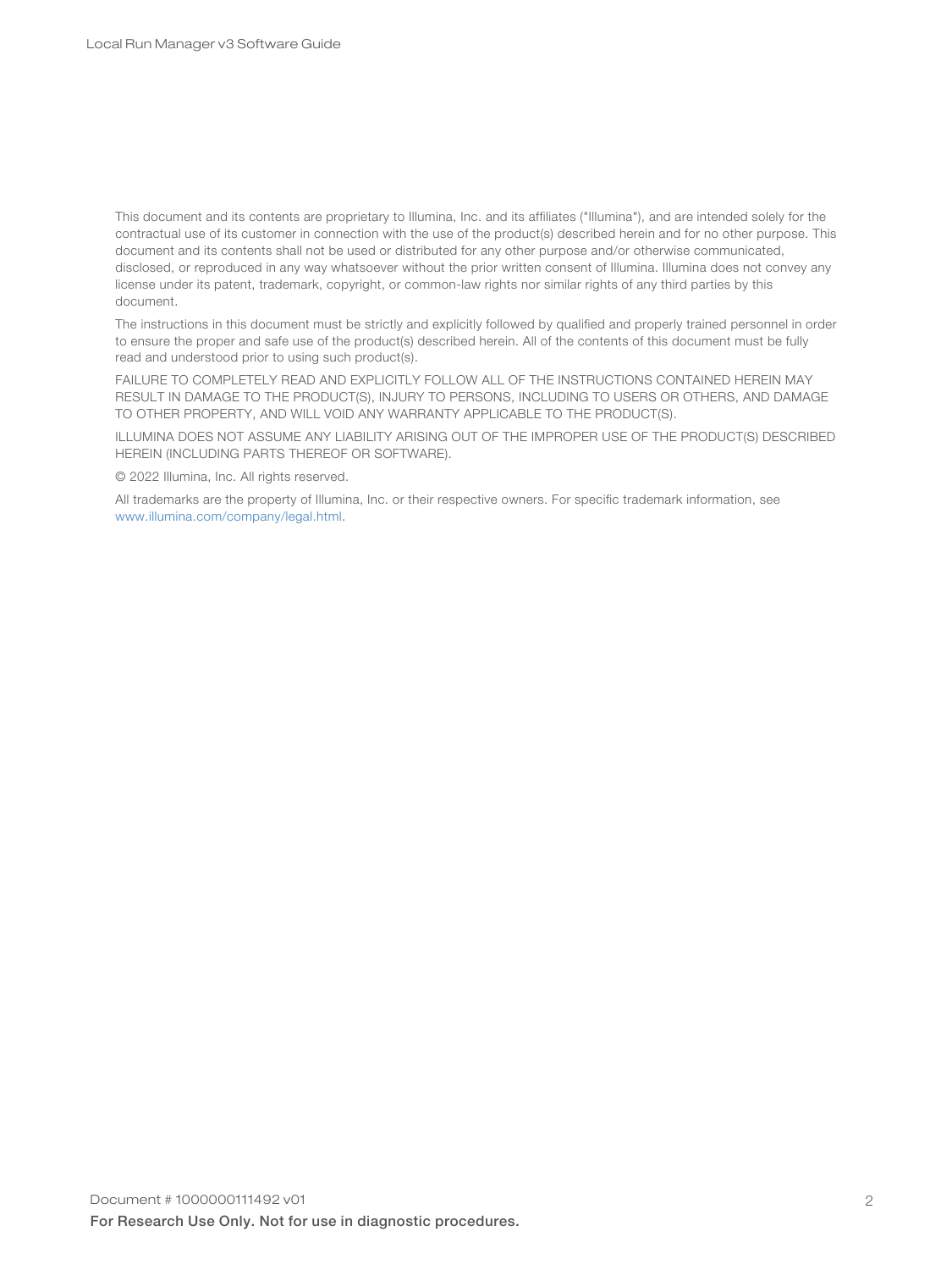### <span id="page-2-0"></span>Local Run Manager Overview

The Local Run Manager software is an integrated solution for recording samples for a run, specifying run parameters, monitoring status, analyzing sequencing data, and viewing results.

Local Run Manager has the following features:

- $\blacktriangleright$  Integrates with the instrument control software when run on the instrument computer.
- $\blacktriangleright$  Records samples and input files, such as manifests and reference genomes.
- $\blacktriangleright$  Provides a run setup interface specific to the selected analysis module.
- Performs data analysis on completed sequencing runs.
- $\blacktriangleright$  Performs a series of analysis steps specific to the selected analysis module.
- $\blacktriangleright$  Shows analysis metrics upon completion of analysis.

Only a single instance of Local Run Manager can be installed on the computer.

### Analysis Modules

The Local Run Manager software uses different analysis modules to perform data analysis. Each module has a specific set of procedures appropriate for an application and library type. For a description of each analysis module, see the Local Run [Manager](http://support.illumina.com/sequencing/sequencing_software/local-run-manager.html) support page on the Illumina<sup>®</sup> website.

The Local Run Manager software does not include any preinstalled analysis modules. Each analysis module, and the off-intrument version of Local Run Manager, must be downloaded and installed on your system separate from Local Run Manager. Not all modules can be used with the off-instrument version of Local Run Manager. For more information on installing an analysis module, see the Local Run Manager Workflow Guide specific to that module.

### Viewing Local Run Manager

The Local Run Manager interface is viewed through a web browser. Open a web browser on a computer with access to the same network as the instrument and connect using either of the following methods:

- ▶ On a local network, connect using the instrument name. For example, https://myinstrument.
- $\triangleright$  To view the Local Run Manager interface on the instrument monitor, open a web browser and enter https://localhost in the address bar.
- $\triangleright$  To best view the Local Run Manager interface on a computer separate from the instrument, make sure that the zoom setting on your browser is set to 100%.
- $\triangleright$  To access the instrument remotely, port 80 must be open.

### Sequencing During Analysis

The instrument computing resources are dedicated to either sequencing or analysis.

If a new sequencing run is started before secondary analysis of an earlier run is complete, a confirmation dialog box appears. After confirming you want the new sequencing run to start, Local Run Manager stops secondary analysis of the earlier run until the new run completes sequencing.

After the new run completes sequencing, secondary analysis of the earlier run automatically starts again from the beginning.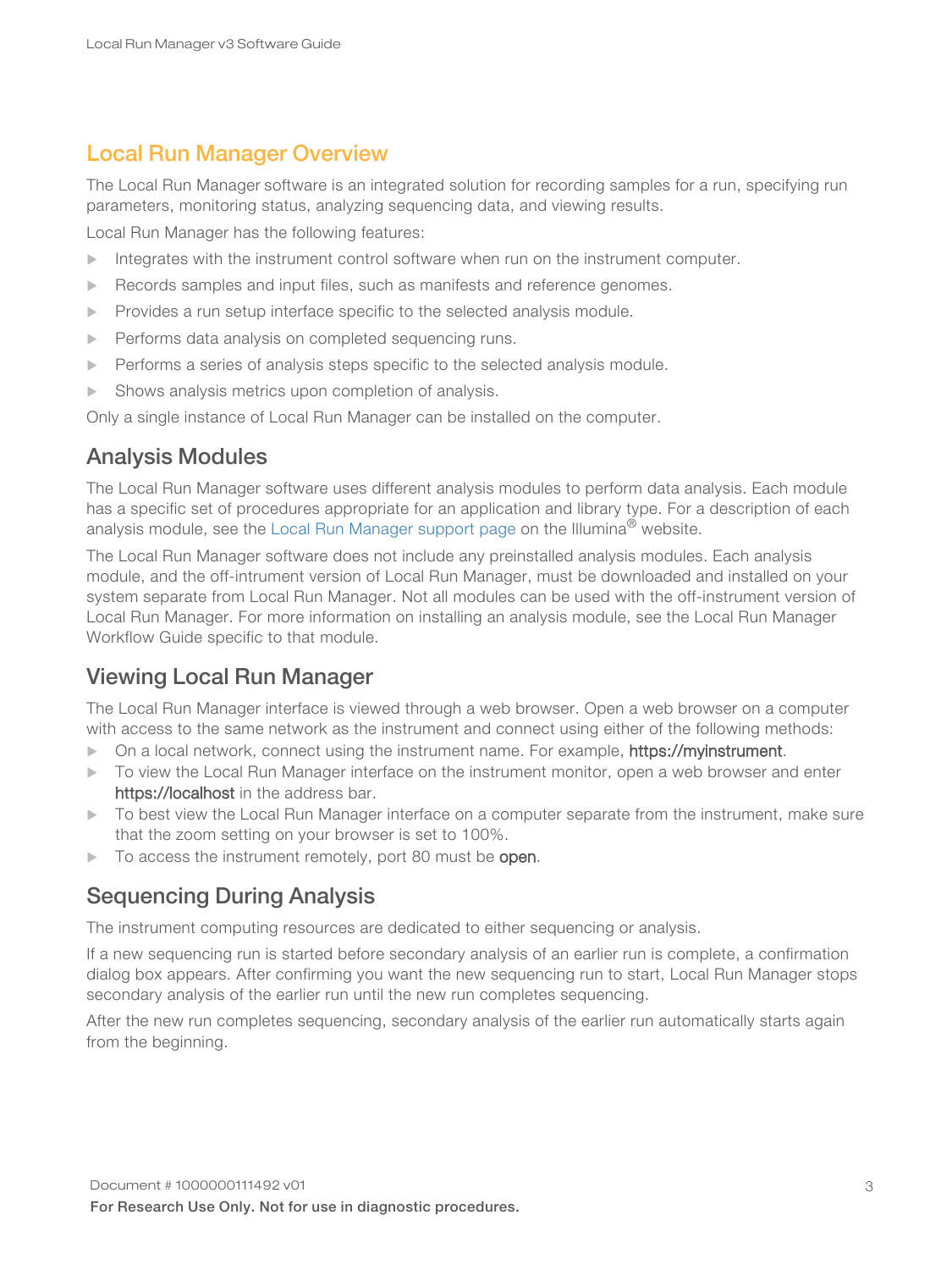### <span id="page-3-0"></span>Off-Instrument Installation

The instructions included in this section only apply to the off-instrument installation of Local Run Manager. For software issues on your Illumina instrument, refer to the system guide for your instrument.

### **Requirements**

To use the *off-instrument* implementation of Local Run Manager, your computer must meet the following requirements.

### Computing Requirements

- Minimum 16 GB RAM
- Minimum 1 TB disk space
- 64-bit quad core processor (2.8 GHz or higher) with the AVX instruction set (recommended) or Intel Core i7-210QE 2.10 GHz (or equivalent) processor with the AVX instruction set (minimum)

### Software Requirements

- Windows 10 (Personal Edition version is not supported)—For more information, see [Change](#page-5-0) [System Language](#page-5-0) Settings on page 6
- $\blacktriangleright$  Microsoft .NFT 4.5.2 or later
- Chrome 76.0.3809.132-x64 or later
- $\blacktriangleright$  Internet Information Services

### Dependencies Installed by Local Run Manager

Uninstall all components from the previous version of Local Run Manager before proceeding to install version 3 of Local Run Manager. Failure to do so will cause a delay and a complaint will need to be initiated.

If any of the following components are already present on your system, installation may fail.

- PostgreSQL 9.3
- $\blacktriangleright$  Rabbitmg 3.5.1
- $\blacktriangleright$  Erlang/OTP 17
- $C_{++}$  2012 64-bit Redistributable
- $C++ 2013 64$ -bit Redistributable
- $C_{++}$  2015 64-bit Redistributable
- **Illumina Run Copy Service (applicable to off-instrument installations)**
- $\blacktriangleright$  Internet Information Services
- **Local Run Manager**

### Install Off-Instrument Local Run Manager

- 1 Uninstall the Local Run Manager v2.
- 2 Navigate to Programs & Features.
	- Ensure the Erlang, Postgres, RabbitMQ, and Local Run Manager are uninstalled.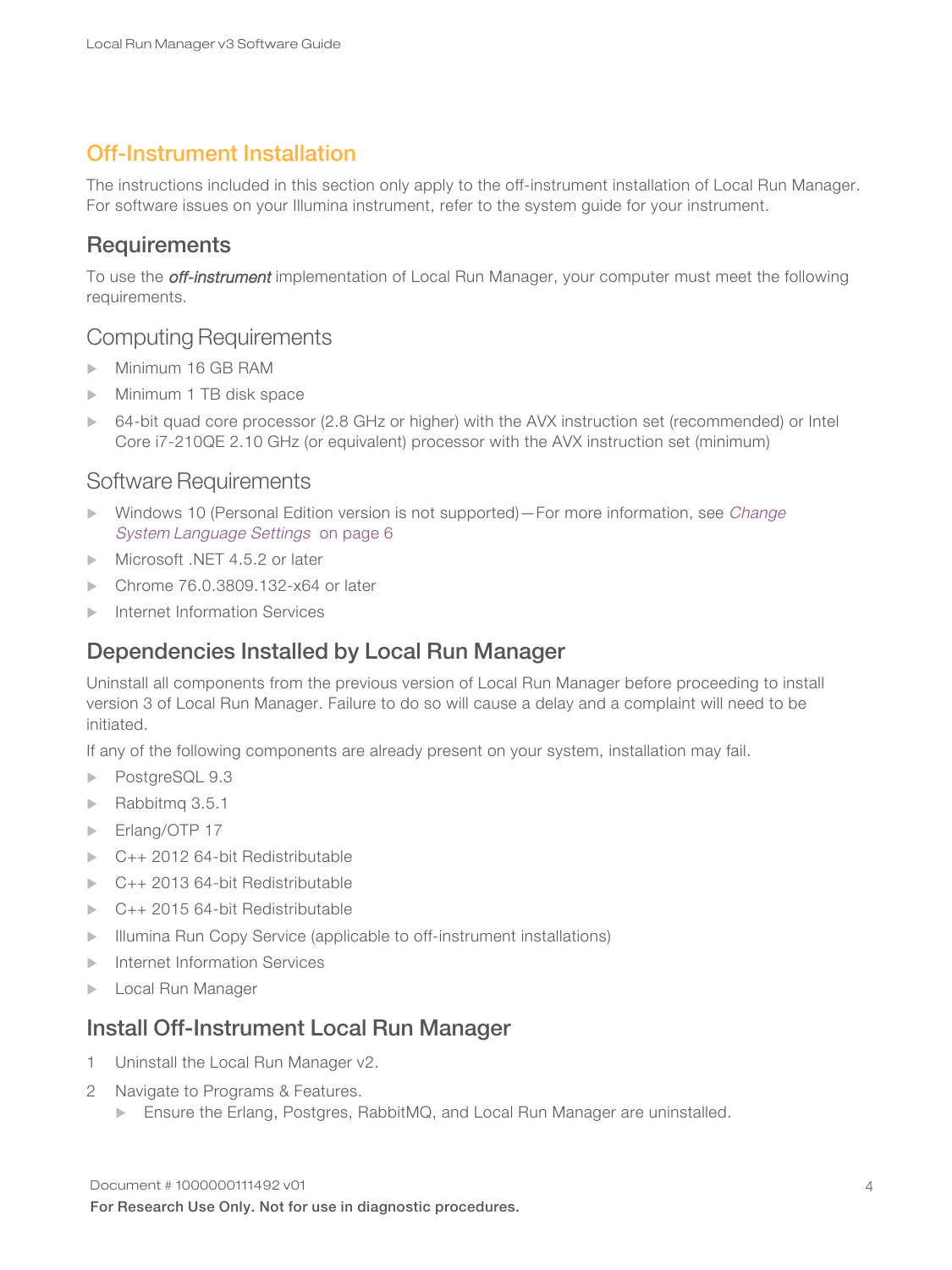- 3 Navigate to %AppData% in Windows Explorer.
	- Delete the RabbitMQ folder under Roaming folder. If you are unable to delete it, open Task Manager, end the task for epdm.exe, and restart the PC.
- 4 Navigate to C:\Program Files.
	- Delete the PostgresSQL folder.
	- Delete erl6.4 folder. If not able to delete it, open Task Manager and end the task for erl.exe and erlsrv.exe, and restart the PC if necessary.
- 5 Navigate to C:\Program Files (x86)
	- Delete the RabbitMQ Server folder.
- 6 Launch Services.
	- **Example 13 Stop Illumina Local Run Manager Analysis Service.**
	- Stop Illumina Local Run Manager Job Service.
- 7 Launch the Registry Editor.
	- **Navigate to HKEY\_LOCAL\_MACHINE\SYSTEM\CurrentControlSet\services.** 
		- $\blacktriangleright$  Delete RabbitMQ.
		- Delete LocalRunManagerAnalysisService.
		- Delete LocalRunManagerJobService.
		- **Delete LocalRunManagerImpersonationService.**
	- ▶ Navigate to HKEY\_LOCAL\_MACHINE\SOFTWARE\Ericsson\
		- $\blacktriangleright$  Delete Erlang.
	- ▶ Navigate to HKEY\_LOCAL\_MACHINE\SOFTWARE\WOW6432Node\Ericsson
		- **Delete Erlang.**
- 8 Navigate to C:\Users\<Windows user account that installed RabbitMQ>\
	- $\blacktriangleright$  Delete .erlang.cookie.
- 9 Navigate to C:\Windows\
	- **Delete** .erlang.cookie.
- 10 Launch Environment Variables. Under System variables,
	- **Delete ERLANG\_HOME**
	- **Delete RABBITMQ\_NODENAME**
- 11 Remove or rename the following folders:
	- ▶ C:\Illumina\Local Run Manager
	- **DE:\Illumina\Local Run Manager Analysis Job Service**
	- **EX: C:\Illumina\Local Run Manager Analysis Service**
	- ▶ C:\Program Files\Illumina\Local Run Manager
	- **EX:\ProgramData\Illumina\Local Run Manager Analysis Job Service**
	- **E:\Program Files\Illumina\Local Run Manager Analysis Service**
	- ▶ C:\ProgramData\Illumina
	- ▶ C:\ProgramData/Illumina\Local Run Manager Analysis Service
	- C:\ProgramData\Package Cache
- 12 Delete localrunmanager registries in Registry Editor.
- 13 Right-click OffInstrument\_Research\_(version).exeRun as administrator and select Run as administrator.
- 14 Select Install LRM v3.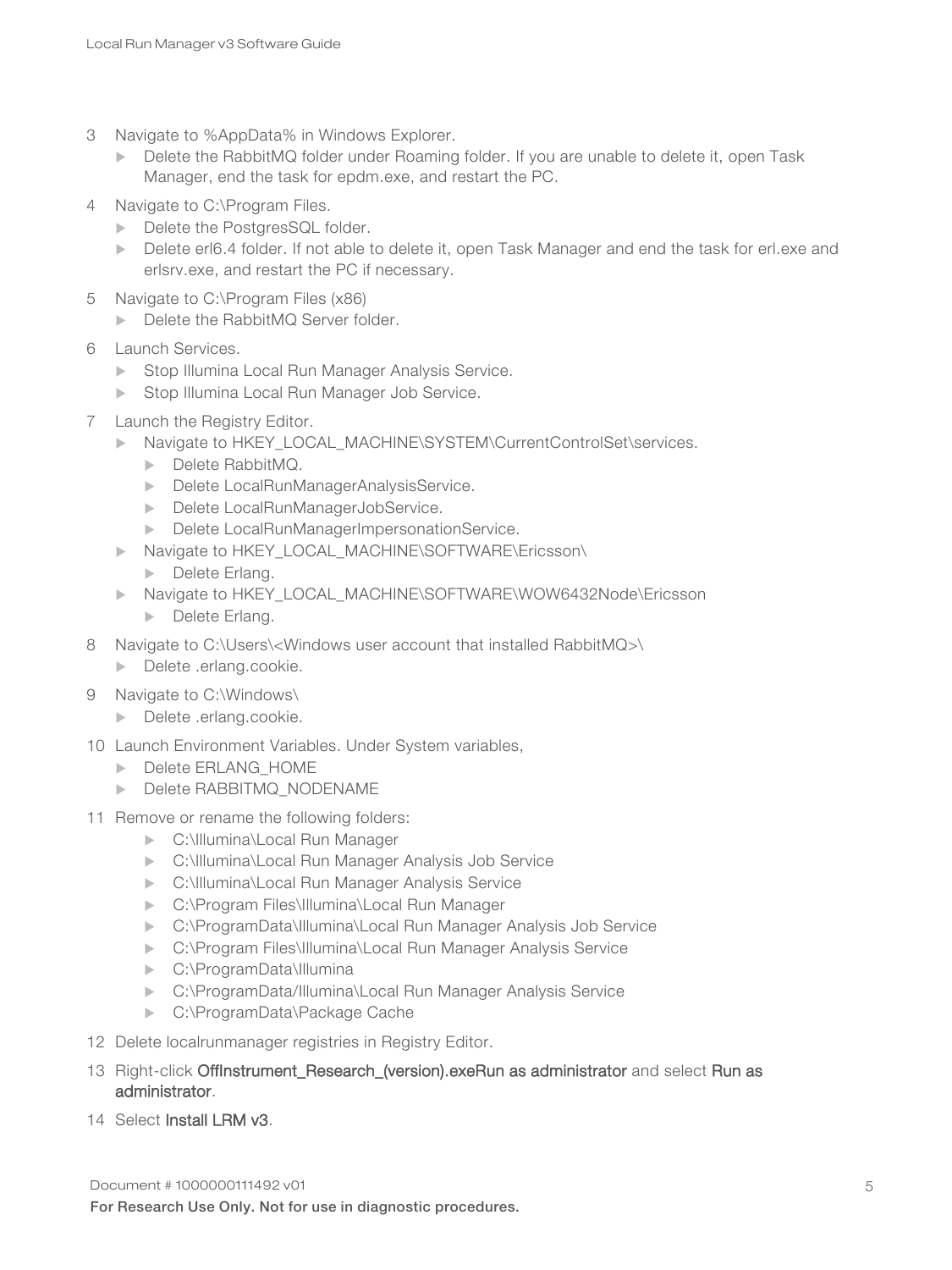<span id="page-5-0"></span>15 When installation is complete, select Close.

### Change System Language Settings

To use Local Run Manager, the system language must be set to English (United States). To change the system language settings for your system, see the reference guide for your operating system.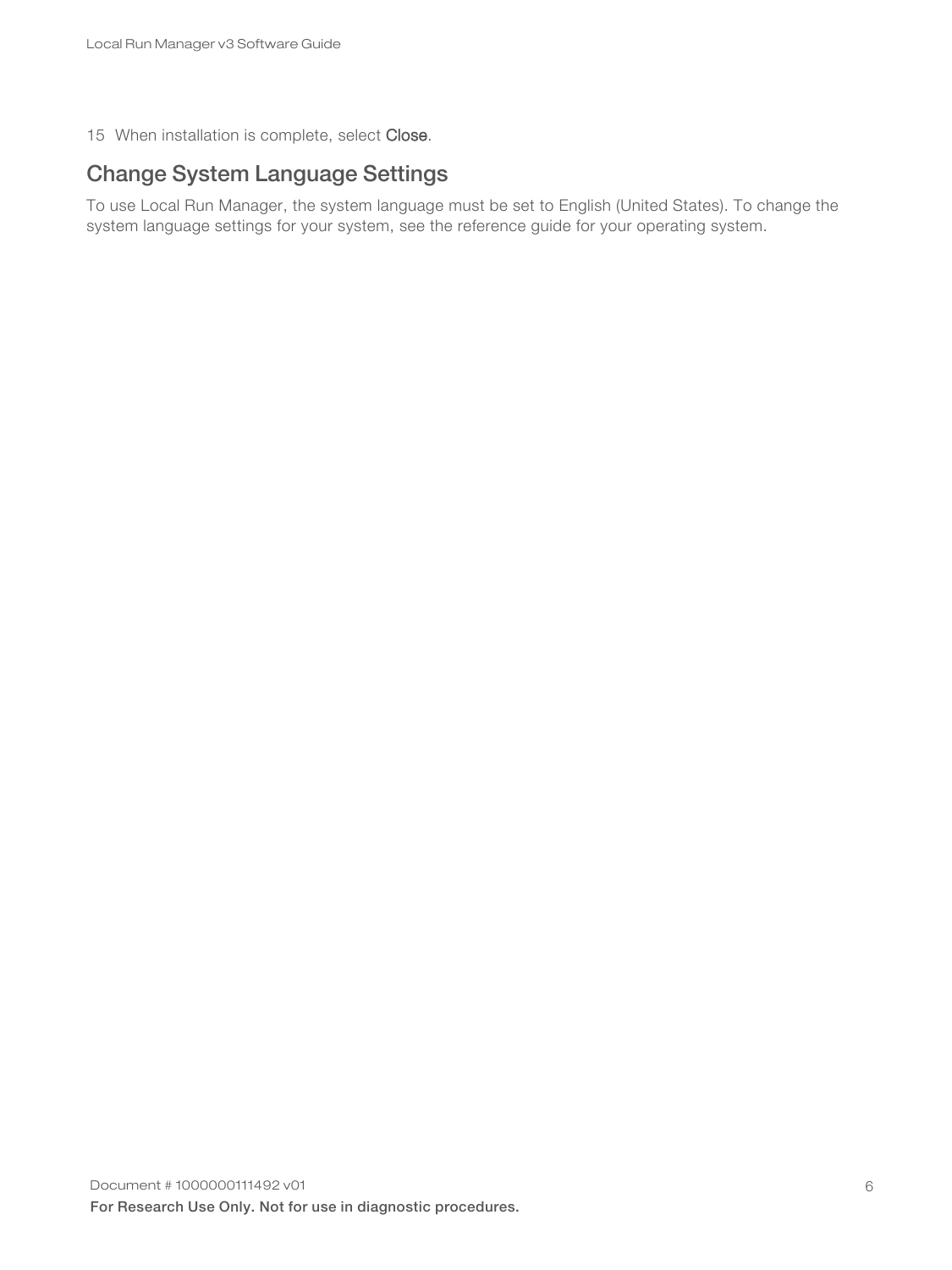### <span id="page-6-0"></span>User Passwords

The user management option, which requires password verification to use Local Run Manager, is disabled by default. But if your system is secured with this option enabled, you need a valid user name and password to log in to the system. Only an admin user can assign user credentials.



NOTE

User accounts are specific to an instrument. User passwords are not universal across multiple instruments.

A message appears at the top of the interface to remind you to reset your password when it has expired.

### My Account

You can reset your existing password at any time using the My Account window. From My Account, you can view your user name, assigned role, and permissions. You can also configure your security questions to regain access to your account in case you get locked out of Local Run Manager.

To change your password, you must know your current password. If you forget your password, you can answer your account's security questions. If you cannot answer the security questions correctly, an Admin can assign a temporary password so you can update your password.

### Password States

The following are possible password states:

- Temporary password—When an Admin creates a user account, the Admin assigns a temporary password for the new user.
- User password—Upon first access, a new user is prompted to change the temporary password from the login screen to a user-assigned password. The user must also set up security questions to help verify that the user is the person requesting access to the account.
- ▶ Forgotten password—If a user forgets a password, an Admin can assign a temporary password that can be changed upon next access.
- Used password–Users cannot reuse a password for up to five password cycles.
- User lockout—An Admin can change the limit for number of attempts to log in using an invalid password. The default is 5. If a user exceeds the number of allowed attempts, the user account is locked. Only an Admin can unlock the account, or assign a temporary password.

### Reset Your Password

Follow the steps below to reset a password.

- 1 From the navigation bar, select the User icon next to your name.
- 2 From the drop-down list, select My Account.
- 3 In the Password section, select Edit.
- 4 In the Old Password field, enter your old password.
- 5 In the New Password field, enter a new password.
- 6 In the Confirm New Password field, reenter your new password.
- 7 Select Save.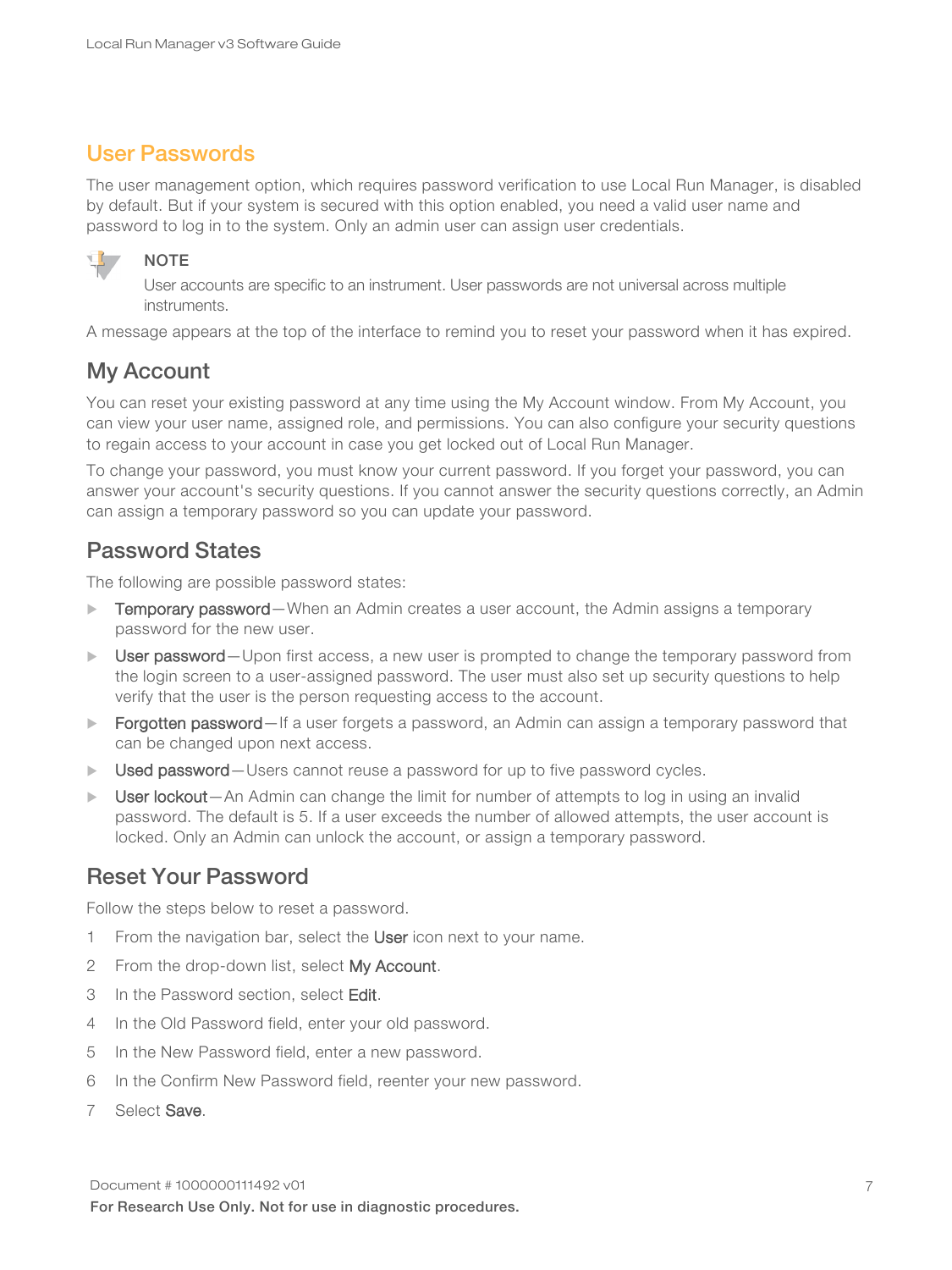### Disable Password Expiration

Disabling password expiration is only available to admin users. Follow the steps below to disable expiration dates for passwords.

- 1 From the navigation bar, select the Tools drop-down list and then select System Settings.
- 2 Select the Security tab.
- <span id="page-7-0"></span>3 Under Password Expiration, clear the Disable password expiration checkbox.

### Set Up Security Questions

When logging into Local Run Manager for the first time, users are asked to set up security questions. If a user forgets their password, correctly answering their account's security questions will unlock the account. Follow the steps below to set up security questions for the account.

- 1 From the first Question drop-down menu, select a security question. You can also make a custom question by selecting Create my own question and entering a question of your own.
- 2 Enter the answer in the Answer field. Answers are not case-sensitive.
- 3 Repeat steps 1 and 2 for the remaining question and answer fields.
- 4 Select Update Security Questions to save the security information to your account.

Security question information can be changed later by going to the My Account menu and selecting Reset in the Security Questions section.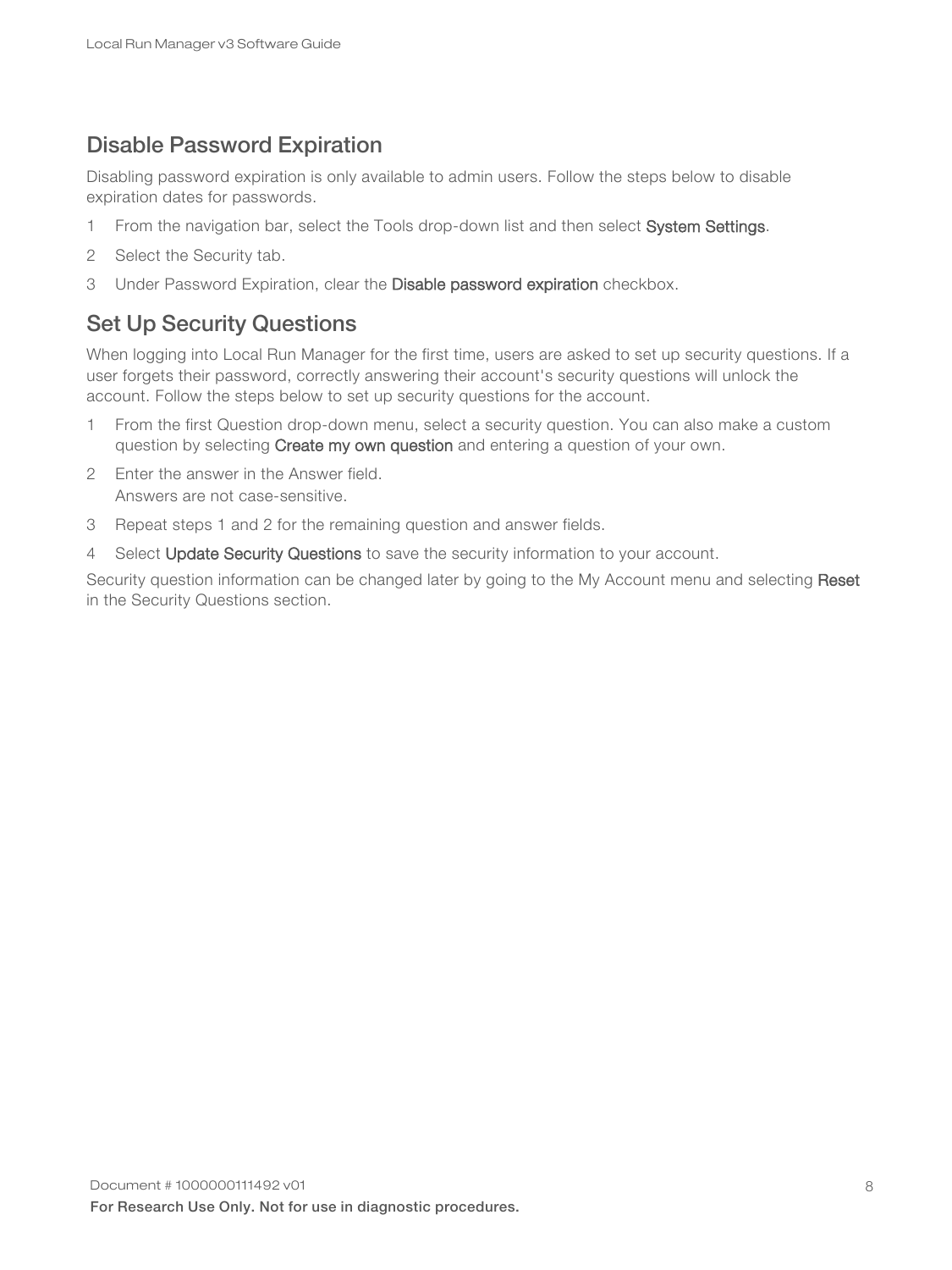### <span id="page-8-0"></span>Dashboard Overview

When you log in to the Local Run Manager software, the dashboard opens. From the dashboard, you can perform the following tasks:

- $\blacktriangleright$  Track sequencing and analysis status
- Sort and filter runs
- Create and edit runs
- $\blacktriangleright$  Hide runs
- $\blacktriangleright$  Import runs
- $\blacktriangleright$  Stop or requeue analysis
- $\blacktriangleright$  View analysis status
- $\blacktriangleright$  Manage run folder

The dashboard lists all runs performed on the instrument, 10 runs per page. Use the navigation arrows at the bottom of the list to scroll through pages.

Each run listed includes the run name, analysis module, run status, and the date that the run was last modified.

- Run Name/ID—Lists the assigned run name and links to the run results pages. The Run ID is added to the run name column at the start of sequencing or analysis.
- $\blacktriangleright$  Module Lists the analysis module assigned to the run.
- Status—Lists the status of the run and includes a progress status bar. For more information, see [Possible](#page-27-0) Run States on page 28.
- $\blacktriangleright$  Last Modified Lists the date and time that a run or analysis session was last modified. By default, the Active Runs page is sorted by this column.

To sort the run list, select any column heading to sort in ascending or descending order.

### Active Runs Page

The dashboard opens on the Active Runs page by default. At the top of the Active Runs page, a summary of active runs provides a count of runs in each of the following run status categories.

- $\blacktriangleright$  Ready—Indicates that the run is ready for sequencing or importing.
- In Progress—Indicates that the run is in the process of sequencing or data analysis, or in the process of stopping after a manual stop command.
- Stopped or Unsuccessful—Indicates that analysis was stopped manually or that analysis was unsuccessful.
- Complete-Indicates that analysis was successfully completed.
- Total—The total number of runs on the Active Runs page.

#### Filter Runs

- 1 Select a run status category in the summary of active runs to filter the Active Runs page as follows.
	- $\blacktriangleright$  Ready—Filters the list to show only runs that are ready for sequencing.
	- $\triangleright$  In Progress Filters the list to show only runs that are in progress.
	- ▶ Stopped or Unsuccessful—Filters the list to show only runs that were stopped or unsuccessful.
	- $\triangleright$  Complete-Filters the list to show only runs that are complete.

#### Document # 1000000111492 v01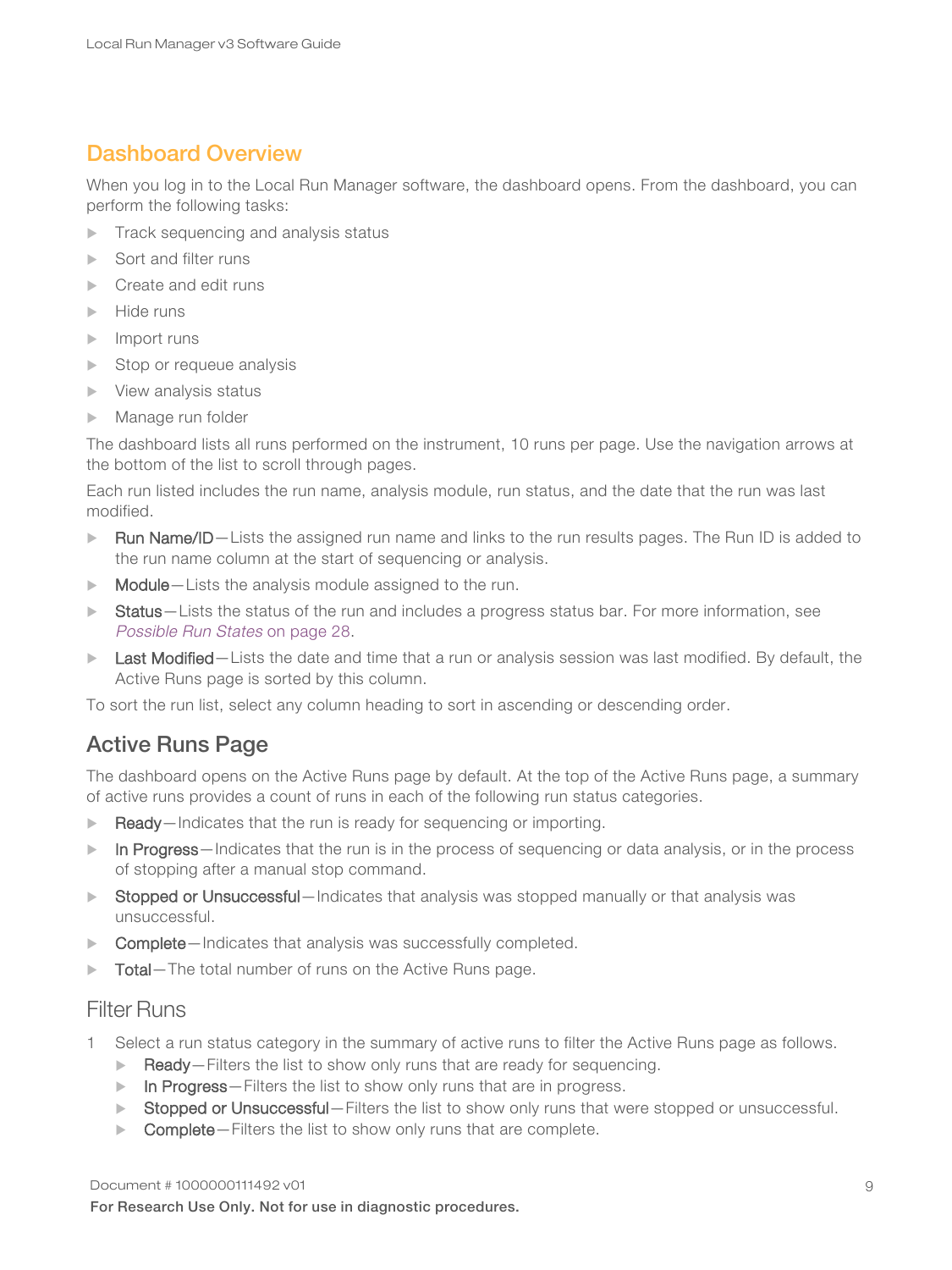$\triangleright$  Total–Removes filters and shows all active runs.

#### Hide and Restore Runs

- 1 From the Active Runs page, select Actions next to the run name that you want to hide.
- 2 Select Hide.
- 3 When prompted to confirm the move, select Hide.
- 4 To show the Hidden Runs page, select the Active Runs drop-down arrow and select Hidden Runs.
- 5 To restore a run to the Active Runs page, select **Actions** next to the run name that you want to restore.

#### 6 Select Restore.

- 7 When prompted to confirm the move, select Restore.
- 8 To show the Active Runs page, select the Hidden Runs drop-down arrow and select Active Runs.

### Delete a Run Folder

You can manually delete run folders to manage storage space. To delete a run folder, the run must be in one of the following states:

- ▶ Sequencing Complete
- **Primary Analysis Complete**
- **Primary Analysis Unsuccessful**
- **Exercise** Sequencing Errored
- $\blacktriangleright$  Analysis Errored
- $\blacktriangleright$  Analysis Complete
- ▶ Sequencing Stopped
- $\blacktriangleright$  Analysis Stopped
- 1 From the Active Runs page, select Actions next to the run name that you want to delete.
- 2 Select Delete Run Folder. The Delete Run Folder option is replaced with Relink. A trash bin icon appears on the run.

### Relink a Run Folder

Only Administrators can relink deleted run folders.

- 1 Copy the run folder back to its original location. If the run is not saved in its original location, the software displays an error message following an attempt to restore.
- 2 Select Actions next to the run.
- 3 Select Relink Run Folder.
- 4 Select Confirm to proceed and relink the run. The run is restored to the state it was in before the run folder was deleted.

#### Search for Runs or Samples

- 1 From the navigation bar, select the Search icon. Searches can only be performed on active runs.
- 2 In the search field, enter a run name or sample ID.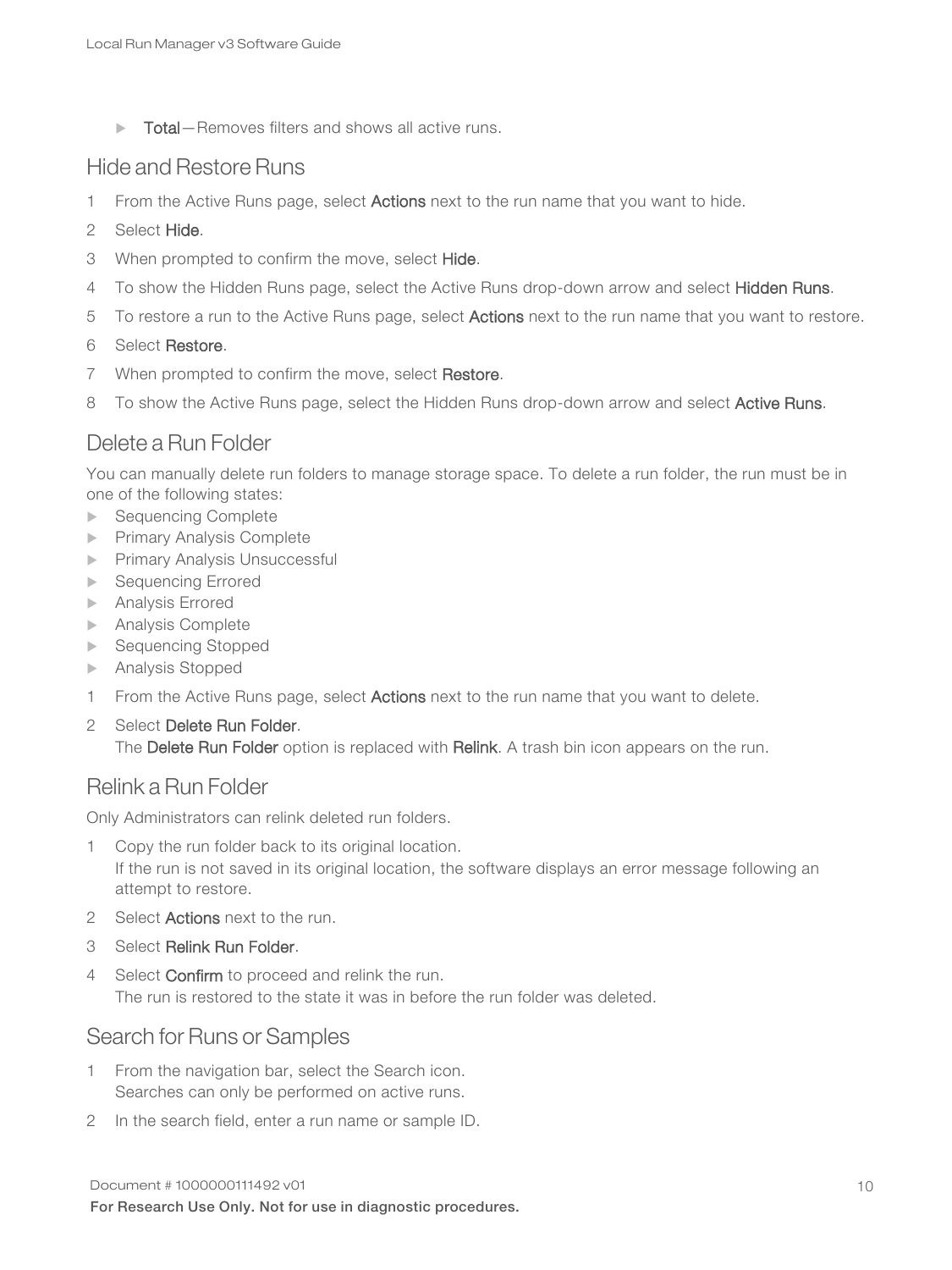As you type, a list of possible matches appears to assist your search.

- 3 Select a match from the list or press Enter.
	- $\blacktriangleright$  If you entered a run name in the search field, the Run Overview tab opens.

 $\blacktriangleright$  If you entered a sample ID in the search field, the Samples & Results tab opens.

For more information, see View [Analysis](#page-25-0) Results Overview on page 26.

### Edit a Run

- 1 From the Active Runs page, select **Actions** next to the run name that you want to edit.
- 2 Select Edit.
- 3 When prompted to confirm the action, select Continue.
- 4 Edit run parameters as needed.
- 5 When finished, select Save Run. The Last Modified date for the run is updated on the Active Runs page.

#### Import a Run

- 1 From the Active Runs page, select Create Run.
- 2 Set the parameters for the run. For more information, see the workflow guide for the analysis module.
- 3 Select Save Run.
- 4 From the Active Runs page, select **Actions** next to the newly created run.
- 5 Select Import.
- 6 Enter the run folder path of the run that you want to import. Runs imported from network locations may take longer to analyze than runs imported from a local drive.
- 7 Select Import Run. Analysis starts immediately.

### Stop Analysis

- 1 From the Active Runs page, select **Actions** next to the run name that you want to stop.
- 2 Select Stop Analysis. The Stop Analysis command appears for runs that are either in the state of Analysis Queued or Analysis Running.
- 3 When prompted to confirm, select Stop Analysis.

#### Requeue Analysis

You might requeue analysis if analysis was stopped, if analysis was unsuccessful, or if you want to reanalyze a run with different settings. You can requeue analysis from the dashboard or from the analysis results screen.

#### Requeue Analysis from Active Runs

- 1 From the Active Runs page, select Actions next to the run name that you want to requeue.
- 2 Select Requeue.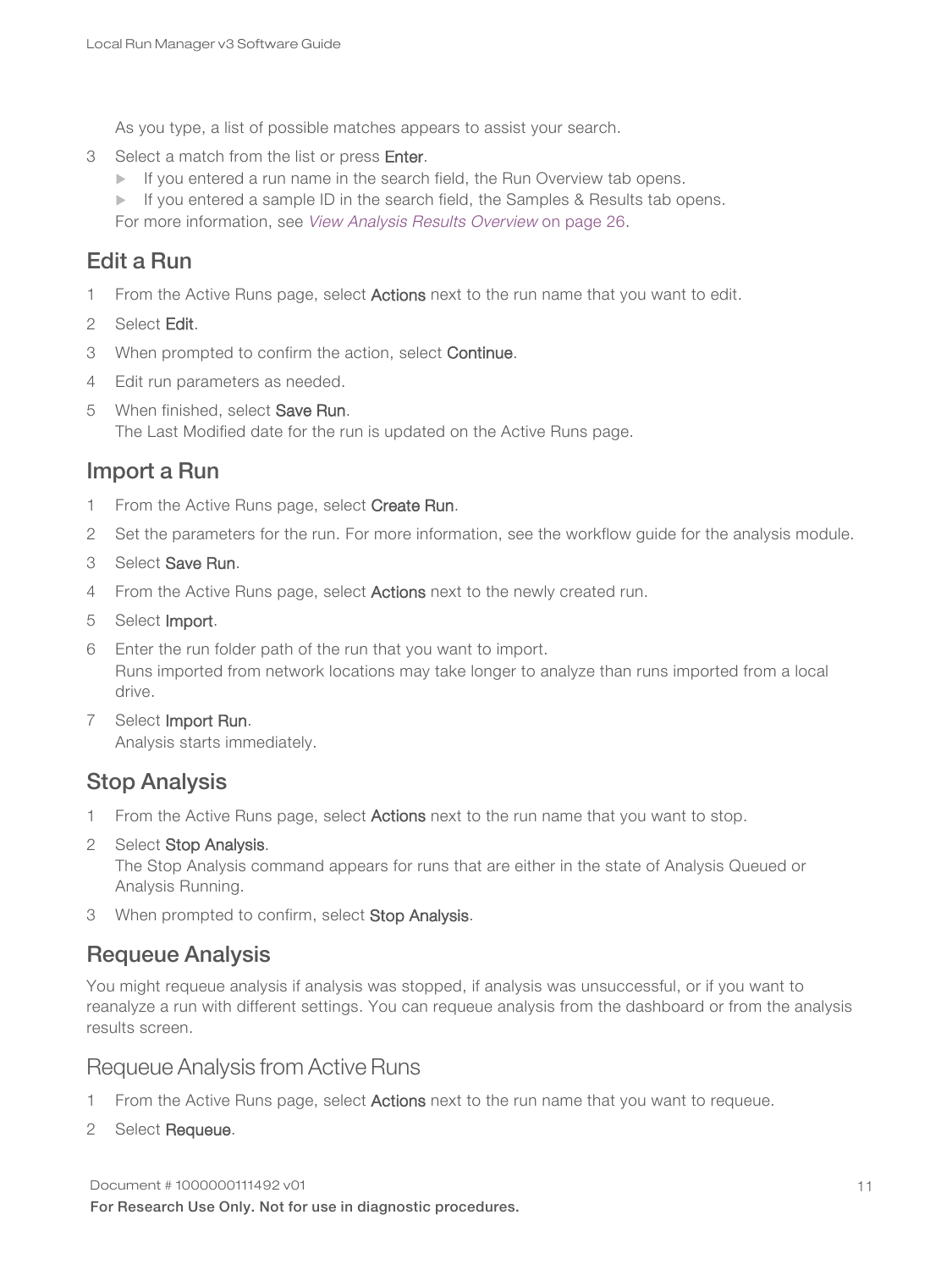- 3 When prompted, select from the following options:
	- $\triangleright$  Select Edit Setup to change analysis parameters. From the Requeue Analysis page, change preferred settings, and then select Requeue Analysis.
	- $\blacktriangleright$  Select Requeue. Analysis begins using current analysis parameters.

### Requeue Analysis from Results Page

- 1 Select the run name on the Active Runs page.
- 2 Select Requeue Analysis.
- 3 When prompted, select from the following options:
	- Select Edit Setup to change analysis parameters. From the Requeue Analysis page, change preferred settings, and then select Requeue Analysis.
	- $\triangleright$  Select **Requeue**. Analysis begins using current analysis parameters.

### Change the Output Run Path

You can change the location of the output run folder when a run finishes. This is useful when you want to requeue a run and save the output to a new folder.

- 1 From the Run Dashboard, filter the run list to show the completed runs by selecting Completed.
- 2 Select the run that you want to edit. Make sure that the selected run is not in progress or the output run folder cannot be changed.
- 3 Select the Run Overview tab.
- 4 From the Output Run Folder section, select Edit.
- 5 Enter a new path in the Output Run Folder field and select Save. You can only edit the path to the output folder, the output folder name remains the same.

### View On-Screen Help

Each page provides help to guide you through the available options on the screen. From the navigation bar, select Help for information on the possible choices.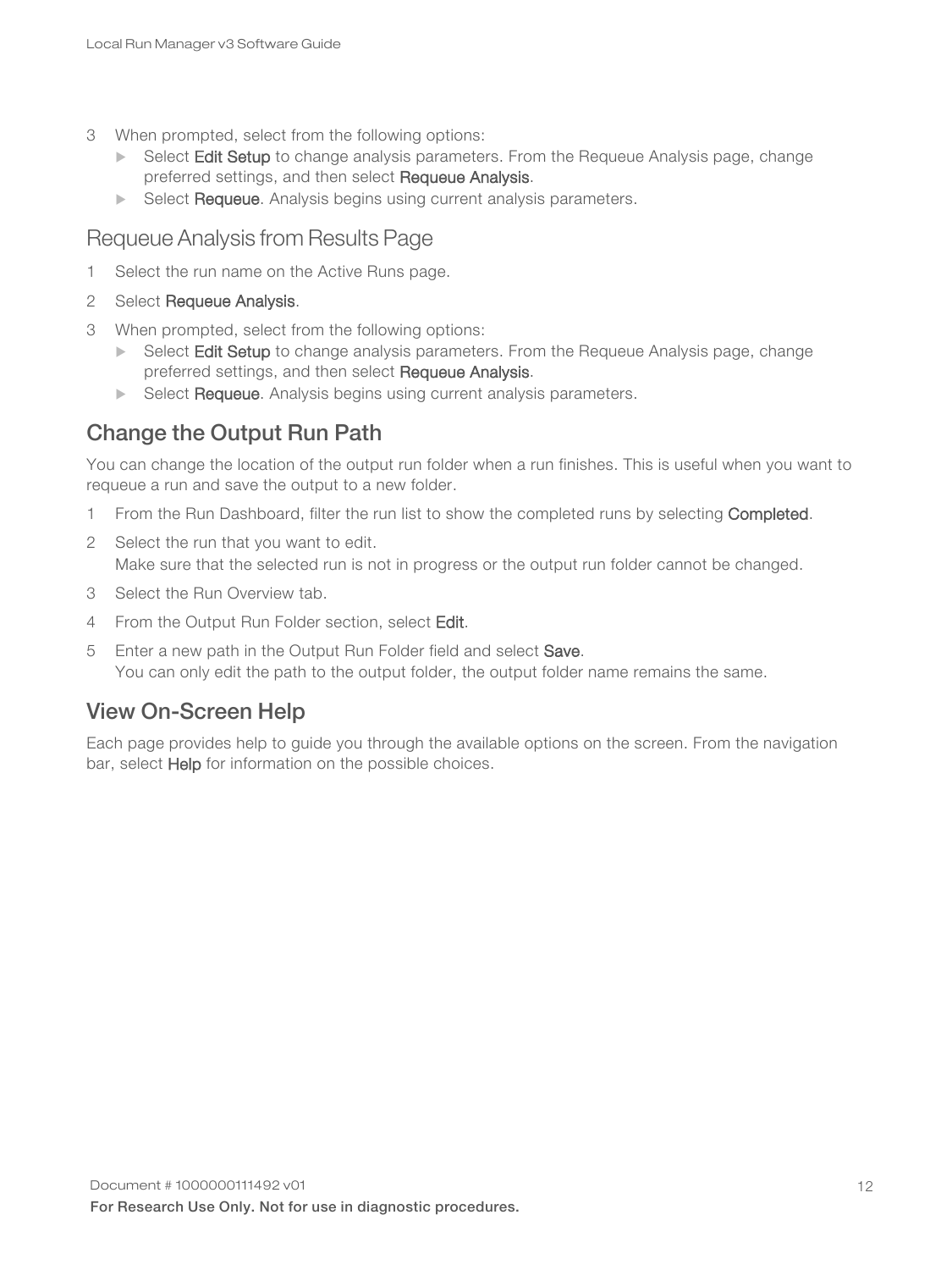### <span id="page-12-0"></span>Administrative Settings and Tasks

The following settings and tasks are available from the Tools drop-down menu:

| Tool                      | <b>Description</b>                                                                                                                            | <b>Role Permission</b> |
|---------------------------|-----------------------------------------------------------------------------------------------------------------------------------------------|------------------------|
| <b>Audit Trails</b>       | Monitors access frequency and user activity.                                                                                                  | Admin                  |
| Index & Library Prep Kits | Allows the addition of custom indexes and library prep kits.<br>For more information, see <i>Index &amp; Library Prep Kits</i> on page<br>21. | $User^*$               |
| Modules & Manifests       | Allows upload of manifest files for use with all runs using a<br>specific analysis module.                                                    | $User^*$               |
| <b>System Settings</b>    | Sets system security parameters and maintenance<br>intervals.                                                                                 | Admin                  |
| Account Management        | Adds users, assigns permissions, and sets passwords.                                                                                          | Admin                  |

\* Available on a per user basis

### Account Management

All user accounts are listed on the Account Management page, which includes the first name, last name, and user name for each account. This setting is turned off by default.



#### NOTE

User accounts are specific to an instrument. User passwords are not universal across multiple instruments.

Within the details of each account, the role and associated permissions are managed. Two roles are possible, either Admin or User.

- Admin-Admin roles have full permissions, by default.
- $\triangleright$  User-User roles are configurable based on a subset of possible permissions. All users can create runs regardless of permission settings.

Only an Admin can view the Account Management page.

### User Permissions

The following table lists the permissions and roles that are allowed to configure each permission.

| Permission                                | <b>Description</b>                          | <b>Admin Role</b> | <b>User Role</b> |
|-------------------------------------------|---------------------------------------------|-------------------|------------------|
| Manage User Accounts                      | Create and edit user accounts.              | Allowed           | Not allowed      |
| Edit Local Run Manager System<br>Settings | Set security and maintenance settings.      | Allowed           | Not allowed      |
| Upload Site Certificate                   | Add custom HTTPS certificate for LRM.       | Allowed           | Not allowed      |
| Relink Run Folder                         | Restore deleted run data back to a run.     | Allowed           | Not allowed      |
| View Audit Trails                         | View, filter, and export audit trails.      | Allowed           | Not allowed      |
| Requeue Analysis                          | Reanalyze runs; edit analysis parameters.   | Allowed           | Optional         |
| <b>Edit Module Settings</b>               | Upload manifest files for analysis modules. | Allowed           | Optional         |
| Manage Kits                               | Create a custom library kit definition.     | Allowed           | Optional         |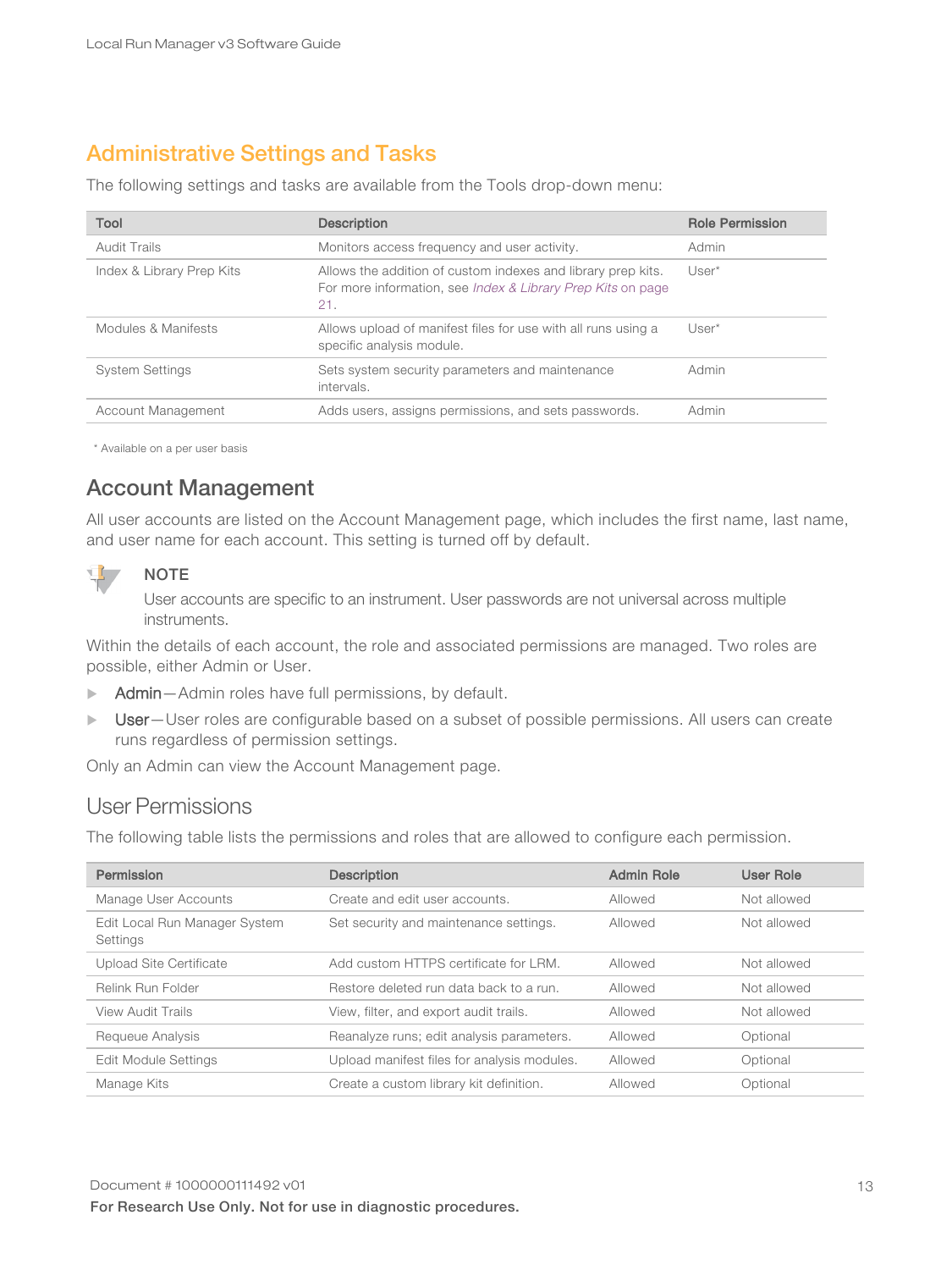### Create a New User

- 1 From the dashboard navigation bar, select the Tools drop-down list, and then select Account Management.
- 2 From the Account Management page, select Create User.
- 3 In the Create New User dialog box, enter the first and last name of the new user.
- 4 In the User Name field, enter a user name. User names must be unique and cannot be reused or changed.
- 5 In the Password field, enter a temporary password. Temporary passwords are not stored in the password history and can be reused.
- 6 In the Confirm Password field, reenter the temporary password.
- 7 If you are creating this account for someone else, you must set up security questions for the account. For more information, see Set Up Security [Questions](#page-7-0) on page 8.
- 8 To select a role, select Admin or User.
- 9 Select user permissions based on the specified user role.
- 10 Select Create User.

#### Reset User Password

- 1 From the dashboard navigation bar, select the Tools drop-down list, and then select Account Management.
- 2 Locate the user name you want to edit, and select Edit.
- 3 In the New Password field, enter a temporary password. Temporary passwords are not stored in the password history and can be reused.
- 4 In the Confirm Password field, reenter the temporary password.
- 5 Select Update User.

#### Unlock User

- 1 From the dashboard navigation bar, select the Tools drop-down list, and then select Account Management.
- 2 Locate the user name you want to edit, and select Edit.
- 3 From the Edit User dialog box, select Unlock User.
- 4 In the New Password field, enter a temporary password.
- 5 In the Confirm Password field, reenter the temporary password.
- 6 Select Update User.

#### Change User Permissions

- 1 From the dashboard navigation bar, select the Tools drop-down list, and then select Account Management.
- 2 Locate the user name you want to edit, and select Edit.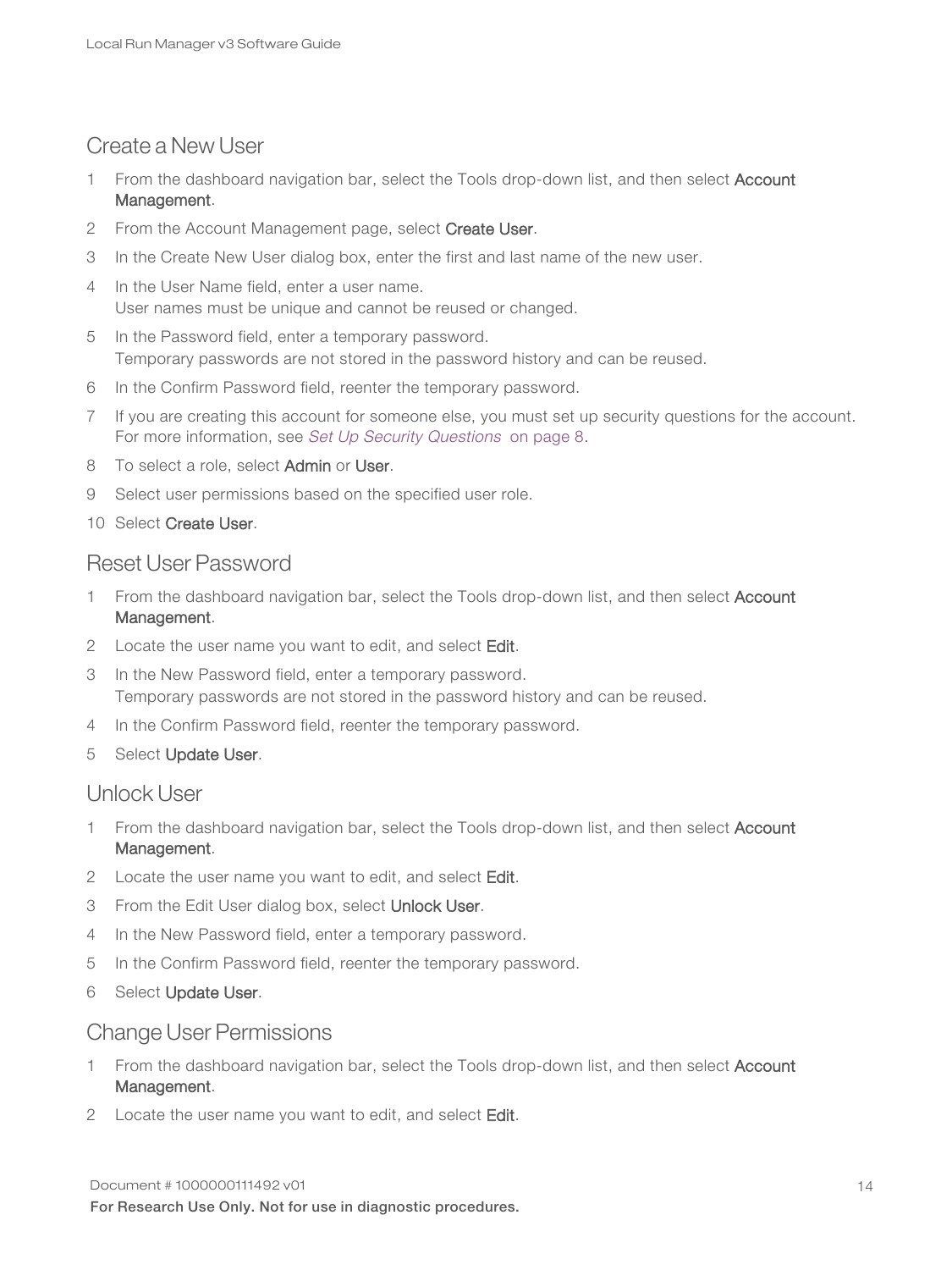- 3 To change a role, select Admin or User to toggle between the options.
- 4 Select user permissions based on the specified user role.
- 5 Select Update User.

#### Disable a User

- 1 From the dashboard navigation bar, select the Tools drop-down list, and then select Account Management.
- 2 Locate the user name you want to edit, and select Edit.
- 3 In the Edit User dialog box, select Disable User.
- 4 When prompted to disable the user, select Disable.

### System Settings

System settings are global parameters for user security, automated data maintenance, service accounts, reference genome repository assignment, and program certificates. The following tasks can be managed in the system settings:

- System security settings include duration for password expiration, maximum login attempts, and duration for idle timeout. Available when User Management is enabled.
- System maintenance includes automatic cleanup of inactive run folders, database backup frequency, and a command for immediate database backup.
- Service account settings include changing user accounts for data analysis, performing backups, and data storage.
- $\blacktriangleright$  Assign the reference genome repository location.
- Manage and download Local Run Manager certificates.
- $\blacktriangleright$  Change the network output path.

Most of these settings can only be seen by an Admin but all users are able to download the server certificate to access Local Run Manager with HTTPS.

### Specify System Security Settings

- 1 From the dashboard navigation bar, select the Tools drop-down list, and then select System Settings.
- 2 Select the Security tab.
- 3 From the Password Expiration section, specify the number of days before a password expires and has to be reset or select the Disable password expiration checkbox.
- 4 Specify the number of days that a user is reminded to reset a password before it expires.
- 5 From the User Lockout section, specify the maximum number of attempts that athe user can enter invalid login credentials before being locked out of the system.
- 6 From the Auto Logout section, specify the number of minutes that the system can remain idle before the user is automatically logged out.
- 7 Select Save.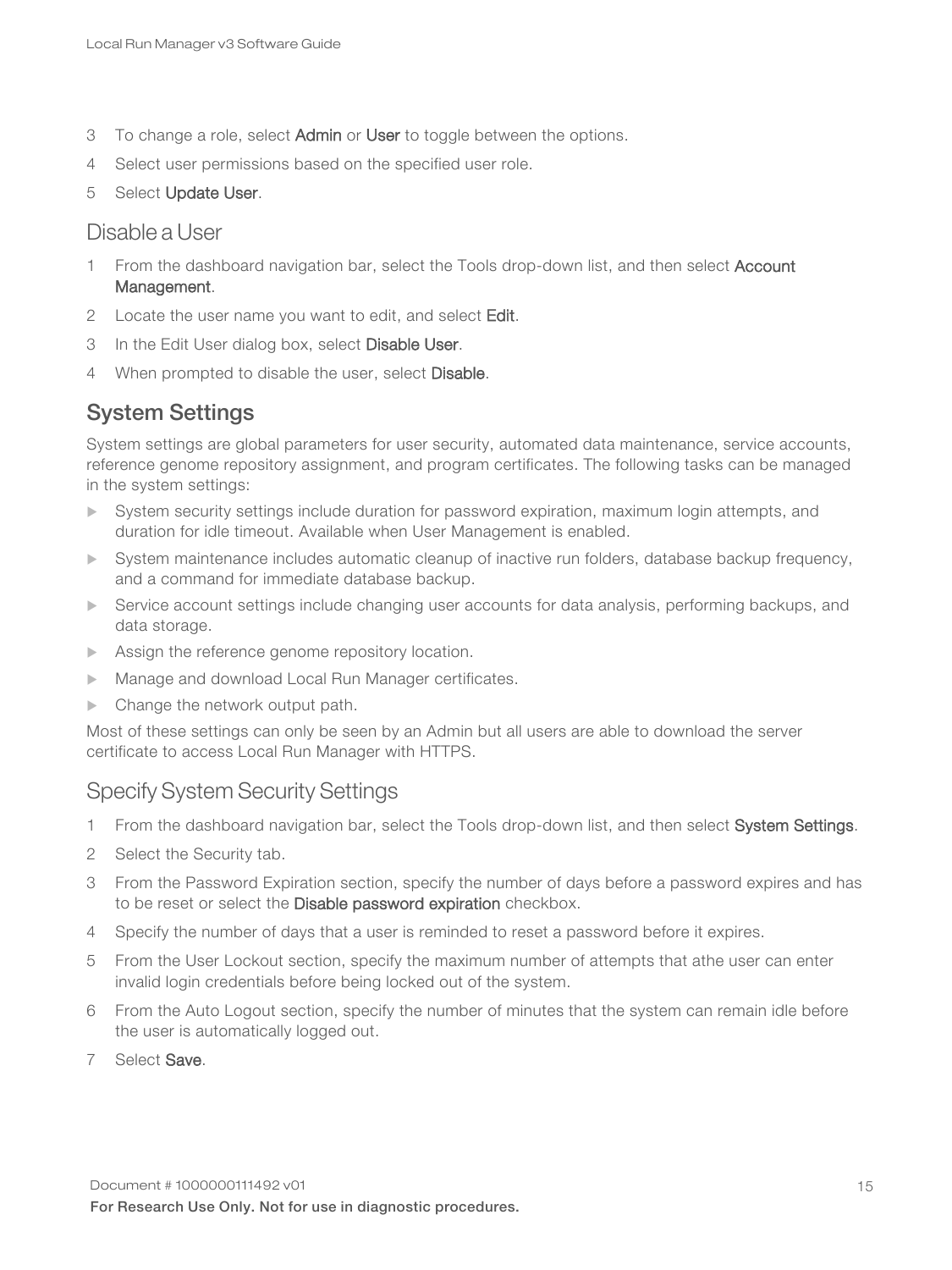### Specify System Maintenance Settings

- 1 From the dashboard navigation bar, select the Tools drop-down list, and then select System Settings.
- 2 Select the Maintenance tab.
- 3 [Optional] Select the Enable Automatic Deletion checkbox to enable automatic removal of older analysis files.

When enabled, the system keeps recent analysis information and deletes all other temp files to improve performance.

- 4 If the Enable Automatic Deletion checkbox is selected, specify the automatic deletion trigger. This parameter varies by instrument and is specified as one of the following:
	- $\blacktriangleright$  Folder inactivity (in days)
	- $\blacktriangleright$  Folders to keep
- 5 Enter a preferred path to a backup location other than on the local instrument computer, such as a network location or on another networked computer.
- 6 In the Backup Period field, enter the duration in days between each backup.
- 7 To create an immediate backup, select **Backup Now**.
- <span id="page-15-0"></span>8 Select Save.

### Specify Service Account Settings

- 1 From the dashboard navigation bar, select the Tools drop-down list, and then select System Settings.
- 2 Select the Service Accounts tab.
- 3 To enable and set the credentials for Analysis Service, Job Service, and Universal Copy Service, select Windows Account.

The credentials for the account with access to network drive must be saved in Windows Credential Manager



Make sure that the service account you choose has permission to read and write to the output run folder.

- 4 In the User Name field, enter a user name. Include .\ at the beginning of the user name (.\username). For domain users, include the domain name, then a backslash in the user name (domain\username).
- 5 In the Password field, enter a password. For instruments that run Windows 10, the operating system requires a Windows password change every 180 days. The Windows Account in Local Run Manager must be updated with the same password as the Windows operating system.
- 6 Select Save.

### Specify Reference Genome Repository Path

- 1 From the dashboard navigation bar, select the Tools drop-down list, and then select System Settings.
- 2 Select the System Configuration tab.
- 3 In the Repository Path field, enter the path of the reference genome repository.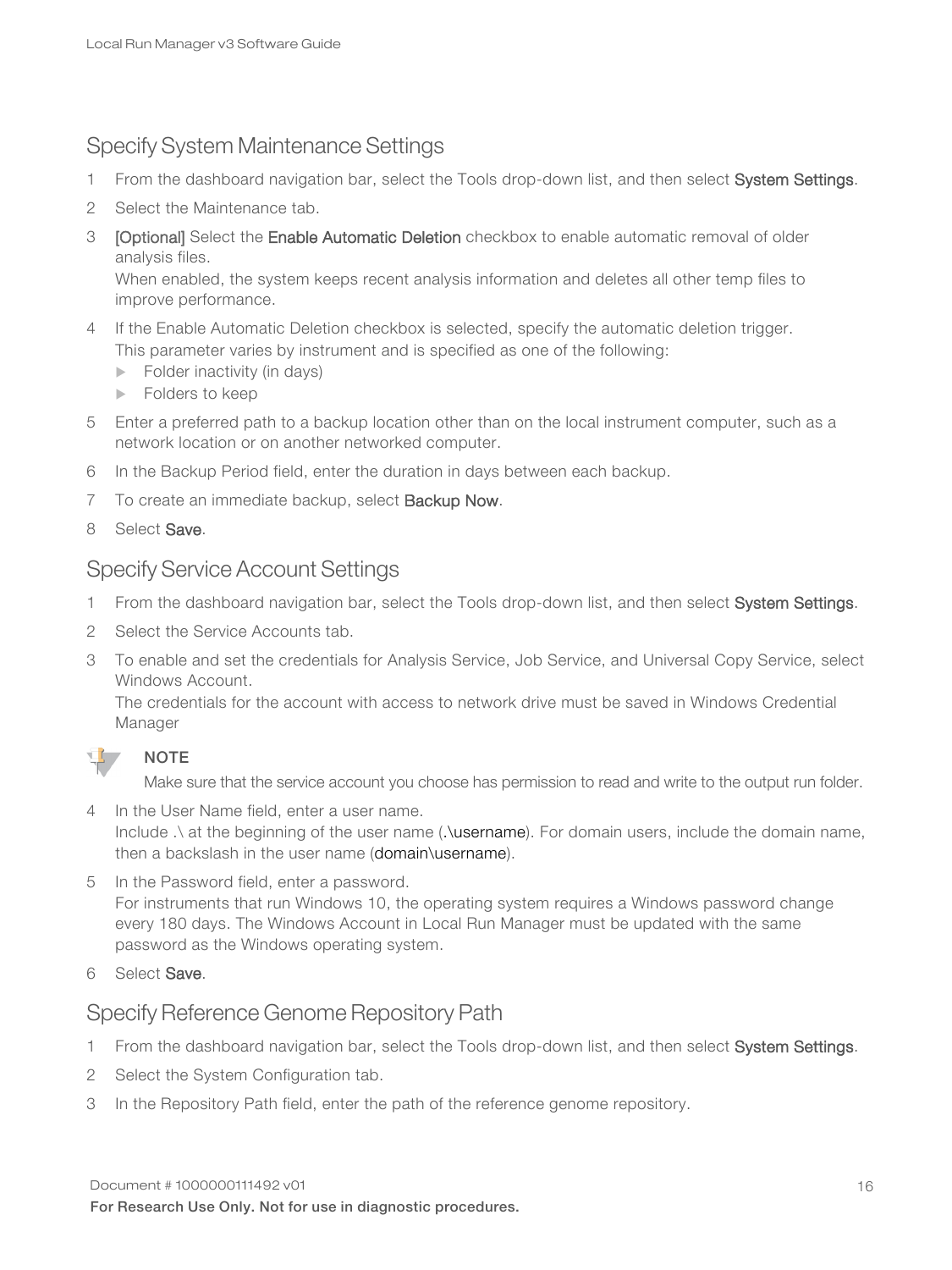The repository must be on a local or network folder. Access to online repositories is not supported. You can also select Set to Default to reset the path to C:\Illumina\Genomes.

4 Select Save.

### Set Application Language

Local Run Manager comes installed with the English language pack only. To add other languages, contact Illumina technical support. To set the language for Local Run Manager, perform the following.

- 1 From the dashboard navigation bar, select the Tools drop-down list, and then select System Settings.
- 2 Select the System Configuration tab.
- 3 From the language drop-down list , select the desired language.
- 4 Select Save.

#### Specify Certificates

Local Run Manager uses HTTPS to encrypt data connections to make sure that run data information is private and secure. Security certificate settings should only be changed in the following situations:

- Access Local Run Manager from a new remote device
- $\blacktriangleright$  Use your own custom security certificate
- Regain access to Local Run Manager after changing the system name or moving the system to a new domain

#### Install a Security Certificate For Remote Access

- 1 On the remote device, login to Local Run Manager.
- 2 From the dashboard navigation bar, select the Tools drop-down list, and then select System Settings.
- 3 Select the Certificates tab.
- 4 Select Download to download a zip file that contains the Local Run Manager certificate.
- 5 Extract the contents of the zip file.
- 6 Right-click the BAT file and select Run as administrator.
- 7 Follow the prompts to finish the installation, and then restart your browser.

#### Upload a Custom Security Certificate

To replace the existing Local Run Manager certificate, do the following.

- 1 From the dashboard navigation bar, select the Tools drop-down list, and then select System Settings.
- 2 Select the Certificates tab.
- 3 Select Browse, select the new certificate file  $(*.pfx)$ , and then select Open.
- 4 Enter the password for the certificate file, and then select Set Certificate.
- 5 Restart your browser.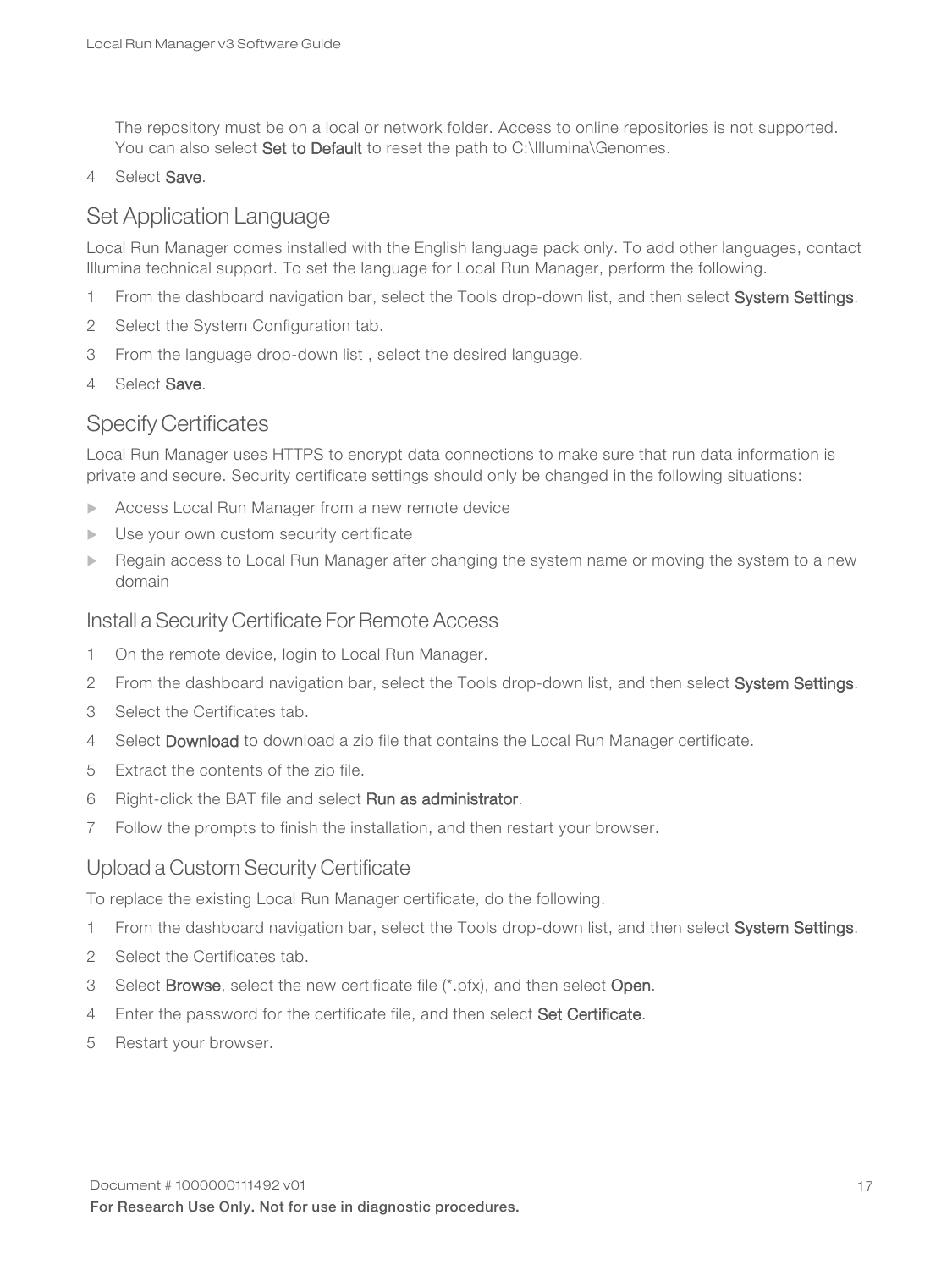### Regenerate a Security Certificate

If there was recent change to the system name or the system was moved to a new domain, you must regenerate the security certificate to regain access to Local Run Manager.

- 1 Visit https://localhost in the system browser.
- 2 Enter your user credentials if prompted.
- 3 From the dashboard navigation bar, select the Tools drop-down list, and then select System Settings.
- 4 Select the Certificates tab.
- 5 Select Regenerate the Certificate.
- 6 Restart your browser.
- 7 If you need to connect to Local Run Manager from another device, download and install the regenerated certificate on the remote device.

### Change the Network Output Path

For some types of instruments, you access the network output path to the output folder through the instrument control software. In other types of instruments, you access the path through Local Run Manager.

In Local Run Manager, navigate to the network output path. Instructions can vary.

- 1 Select Manage Instrument.
- 2 Select System Configuration.
- 3 Select Analysis Configuration.
- 4 Select the Local Run Manager tab. The default user is admin.
- 5 In the Output folder, enter the full UNC file path to the output folder. Make sure to follow UNC path instructions in [Designate](#page-17-0) the Universal Naming Convention (UNC) Network [Output](#page-17-0) Path on page 18.

#### 6 Select Save.

Both the Windows Account in Local Run Manager and the Windows account on the operating system of the instrument require permission to read and write to the output folder. To check permissions, consult your IT administrator. To set up the Windows Account in Local Run Manager, see [Specify](#page-15-0) Service Account [Settings](#page-15-0) on page 16.

#### <span id="page-17-0"></span>Designate the Universal Naming Convention (UNC) Network Output Path

In the output folder, enter the full UNC file path. The UNC path includes two backslashes, the server name and the directory name, but not a letter for a mapped network drive.

- Paths to the output folder that are one level require a trailing backslash.
	- Example UNC path: \\servername\directory1\
- Paths to the output folder that are two or more levels do not require a trailing backslash.
	- ▶ Example UNC path: \\servername\directory1\directory2
- Paths to a mapped network drive cause errors. Do not use.
	- Example of a mapped network drive path:  $T:\s$ bsfiles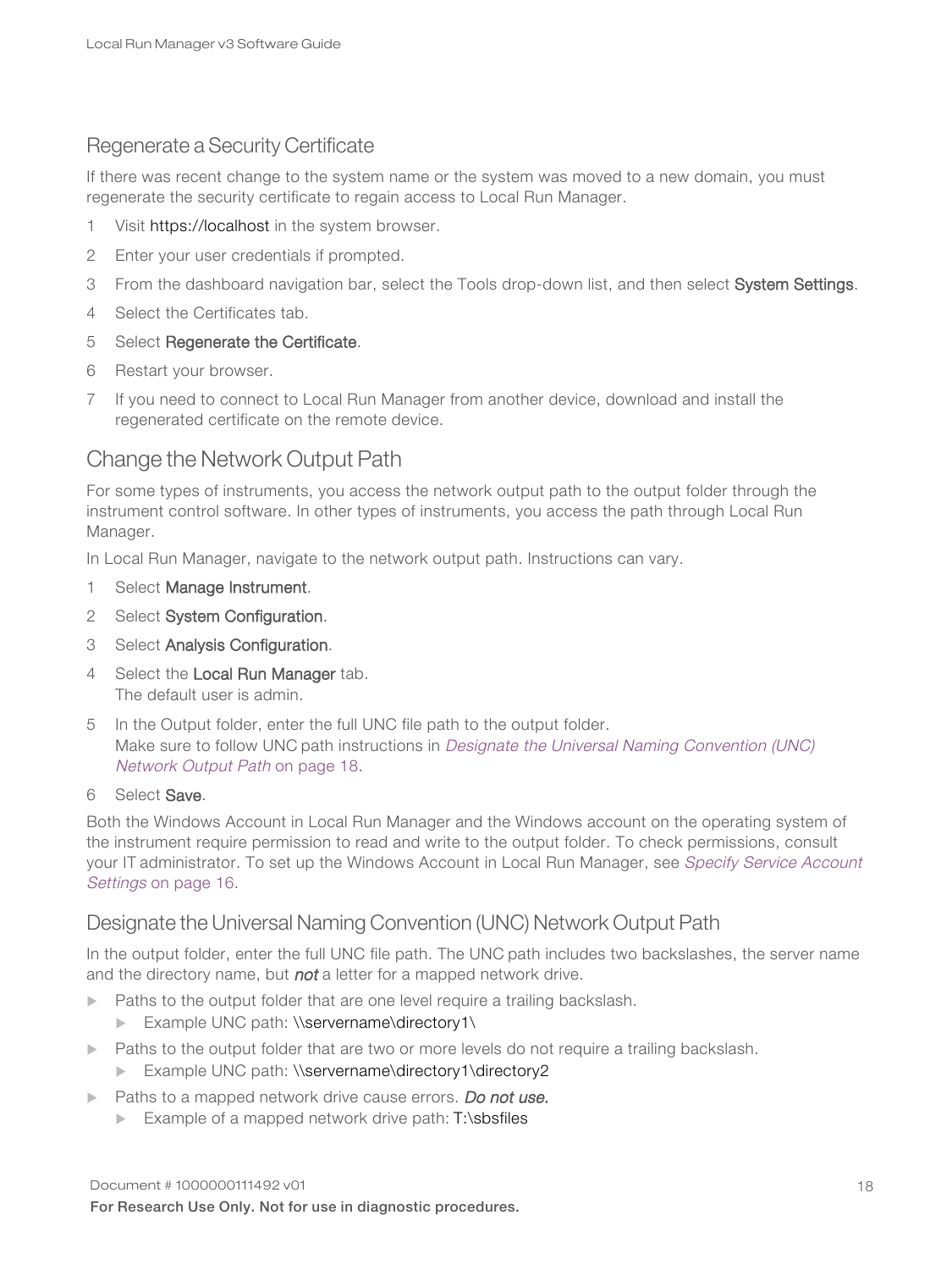### Modules & Manifests

The Modules & Manifests page provides a list of installed analysis modules in the left navigation panel. Selecting an analysis module name opens a page that lists the module version and last modified date.

When a new or updated analysis module is available, you can download the module from the Illumina website and install it on the Local Run Manager system. For more information, see [Analysis](#page-28-0) Module [Updates](#page-28-0) on page 29.

For analysis modules that require manifests, use the Add Manifests feature to add manifests to the module. When you add manifests for an analysis module from the Modules & Manifests page, the manifests are available for all runs using that analysis module.

<span id="page-18-0"></span>Alternatively, you can import a manifest for a specific run using Import Manifests on the Create Run page. When you import a manifest from the Create Run page, the manifest is available for the current run only.

#### Add Manifest Files to an Analysis Module

- 1 Make sure that the manifest you want to copy to the module are available in an accessible network location or on a USB drive.
- 2 From the dashboard navigation bar, select the Tools drop-down list, and then select Modules & Manifests.
- 3 From the list of analysis modules on the left panel, select the appropriate module name.
- 4 Select Add Manifests.
- 5 Navigate to the manifest and select the manifest that you want to add. You can add multiple manifests.

#### Export a Manifest File

- 1 From the dashboard navigation bar, select the Tools drop-down list, and then select Modules & Manifests.
- 2 From the list of analysis modules on the left panel, select the appropriate module name.
- 3 Select Export next to the manifest file that you want to export.

#### Delete a Manifest File

- 1 From the dashboard navigation bar, select the Tools drop-down list, and then select Modules & Manifests.
- 2 From the list of analysis modules on the left panel, select the appropriate module name.
- 3 Select Delete next to the manifest file that you want to remove.

### Audit Trails

Audit trails records information about specific actions, such as user access, user profile changes, and changes to system, run, or analysis parameters. Each audit trail entry includes the following information:

- ▶ When, represented as date YYYY-MM-DD and time in 24-hour time format.
- $\blacktriangleright$  Who, represented by the user name who initiated the action.
- What, represented by a short predefined description of the action taken.
- **EXECTED Affected Item, represented by 4 affected item categories of User, Run, Analysis, or System.**

#### Document # 1000000111492 v01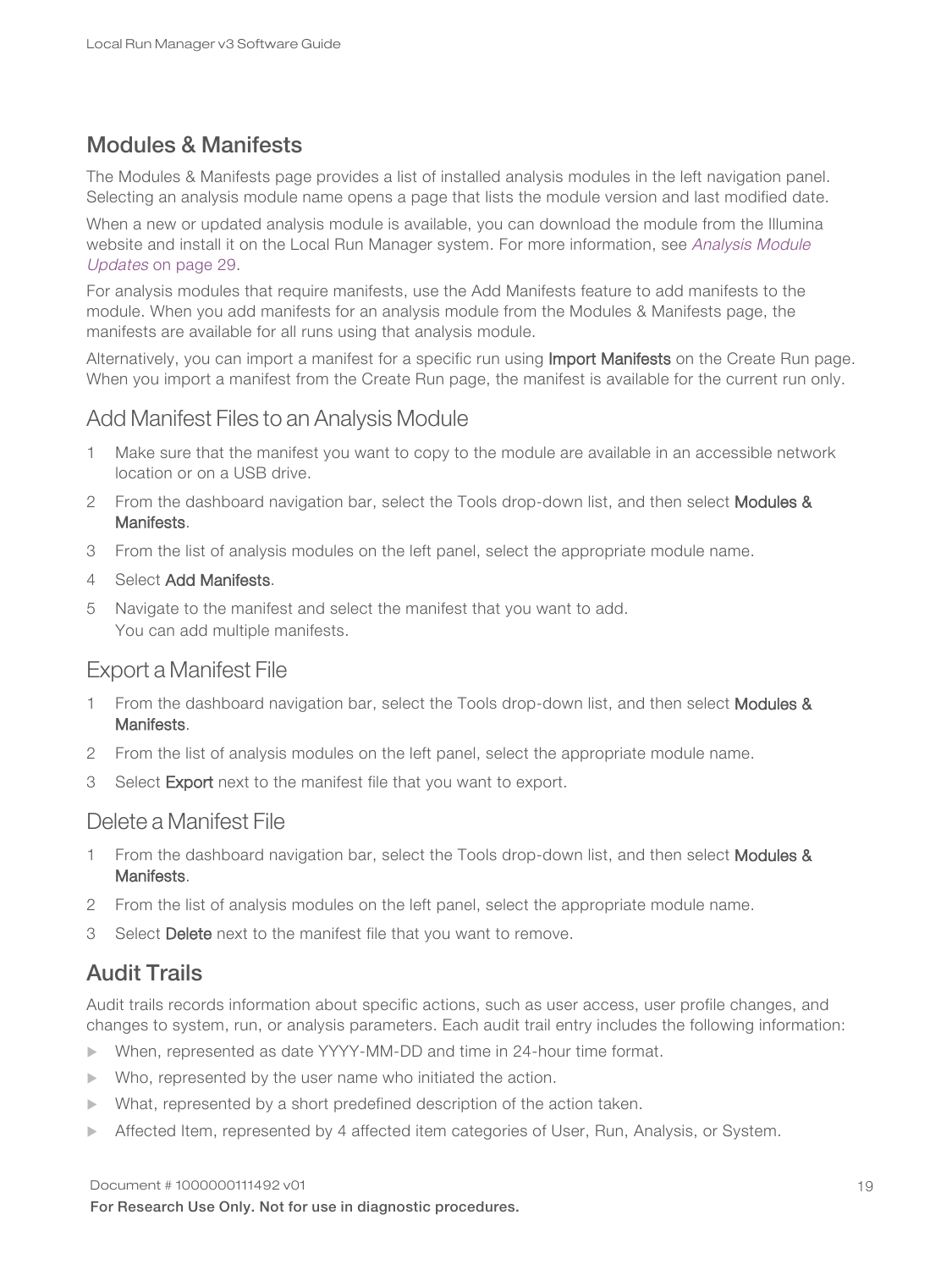To sort the audit trails list, select any column heading to sort in ascending or descending order. You can filter the audit trails list to show specific data and then export the filtered list to a report in PDF file format.

Only an admin user can view the Audit Trails page.

### Filter Audit Trails

- 1 From the dashboard navigation bar, select the Tools drop-down list, and then select Audit Trails.
- 2 Select Filter.

You can apply filters to previously filtered results to refine the list even further. To apply a filter to the entire audit trails database, clear previous filters before proceeding.

#### Filter by Date

- 1 In the From field, enter a date (in yyyy-mm-dd format) to specify the beginning date for the filtered results. Alternatively, select the Calendar icon, and then select a From date.
- In the To field, enter a date (in yyyy-mm-dd format) to specify the end date for the filtered results. Alternatively, select the Calendar icon, and then select a To date.

3 Select Filter.

#### Filter by User Name

1 In the Who field, enter a user name. You can enter any portion of a user name. Asterisks (\*) are not required.

2 Select Filter.

#### Filter by Action

- 1 In the What field, enter an action description. You can enter any portion of an action description. Asterisks (\*) are not required.
- 2 Select Filter.

#### Filter by Affected Item Description

- 1 In the Affected Item field, enter any portion of the affected item description. The description can be a run name, user name, analysis module name, or report name, for example. You can enter any portion of a description. Asterisks (\*) are not required.
- 2 Select Filter.

#### Filter by Affected Item Category

- 1 To filter by an affected item category, select the Affected Item icon and select from the following options:
	- $\blacktriangleright$  Analysis Filters the list to show changes in analysis parameters or analysis status.
	- $\blacktriangleright$  Run-Filters the list to show changes to run parameters or run status
	- $\triangleright$  System—Filters the list to show actions at the system level, such as file uploads, system maintenance, or security settings.
	- $\triangleright$  User Filters the list to show user actions and user authentication actions.
- 2 Select Filter.

Document # 1000000111492 v01 For Research Use Only. Not for use in diagnostic procedures.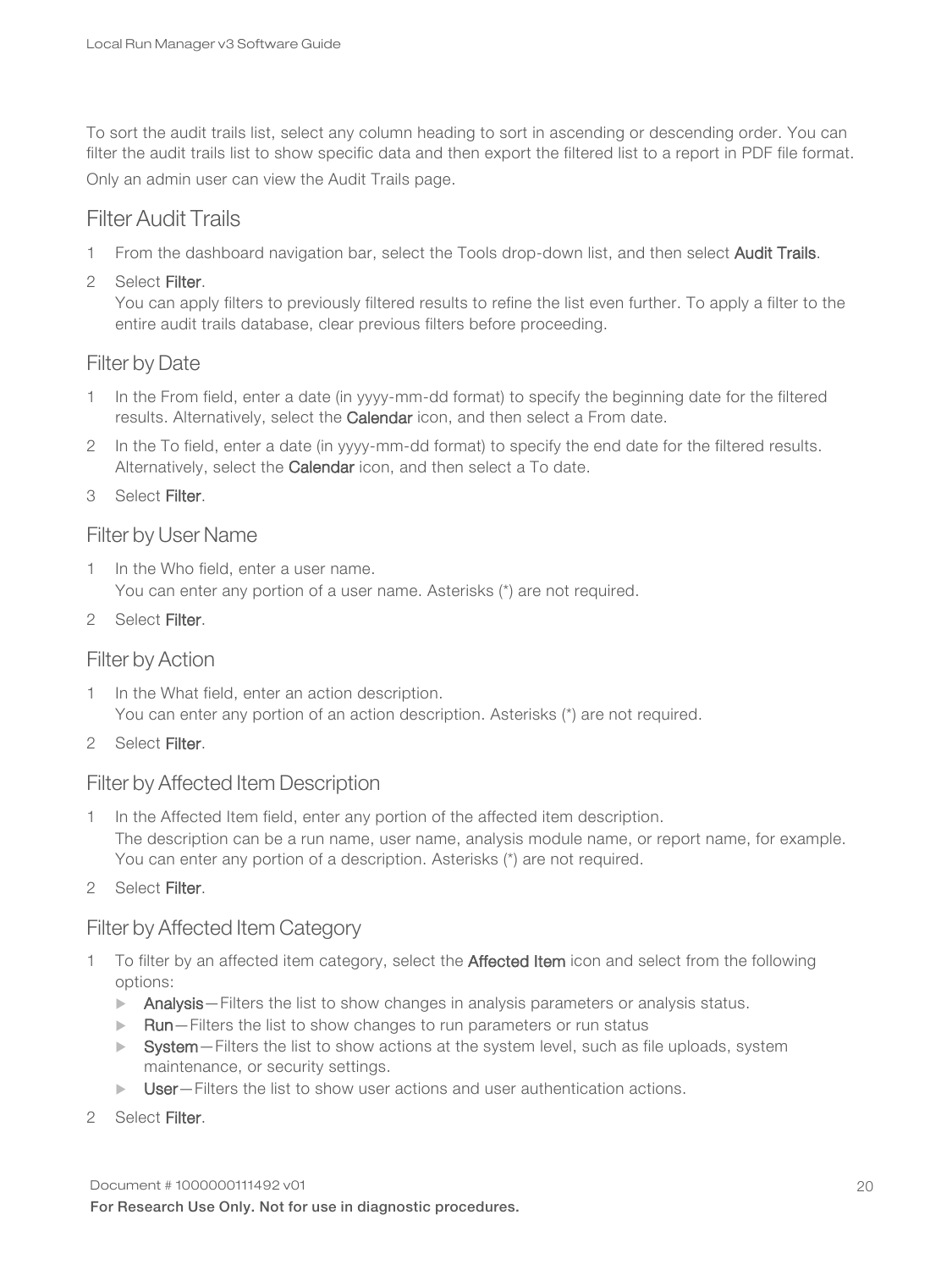### Export Audit Trails

- 1 From the dashboard navigation bar, select the Tools drop-down list, and then select Audit Trails.
- 2 Select Filter.
- 3 Apply preferred filters.
- 4 Select the **Export**.

The software generates a PDF report that includes the user name, date of export, and filter parameters.

### <span id="page-20-0"></span>Index & Library Prep Kits

The Index & Library Prep Kits page provides a list of compatible index and library prep kit definitions installed with the software. A kit description and read type are listed for each kit.

From the Index & Library Prep Kits page, you can upload custom index or library prep kit definition files. Library prep kit definition files list information about the prep kit such as compatible analysis modules, index sequences, and the maximum number cycles or reads in a run. Index kit definition files specify details about the index kit such as index strategy, index sequences, and supported library prep kits. Select Download Template from the Library Prep Kit or Index Kit tabs or visit the Local Run Manager support page on the Illumina website for examples of kit definition files.

Guidelines for adding a custom library kit:

- $\blacktriangleright$  Adding a custom library prep kit is a feature for advanced users.
- Always assign a *unique* kit name. Custom library prep kit names cannot be reused on the same instrument.

### Create a Custom Library Prep Kit Definition File

- 1 From the dashboard navigation bar, select the Tools drop-down list, and then select Index & Library Prep Kits.
- 2 From the Library Prep Kit tab, select Download Template. A library prep kit definition template file, local-run-manager-library-prep-kit-template.tsv, is saved to your computer.
- 3 Open the template file in a text editor and edit the file with your custom parameters. The template file has the following section titles, headings, and information. Make sure that you separate the parameters with tabs.
	- $\blacktriangleright$   $[Kit]$  In this section, specify a kit name and default run parameters.

| <b>Row Heading</b> | <b>Description</b>                                                                                                                                        |
|--------------------|-----------------------------------------------------------------------------------------------------------------------------------------------------------|
| Name               | Assign a unique kit name for the new kit.                                                                                                                 |
| Description        | A brief description or long kit name.                                                                                                                     |
| IndexStrategy      | Options are NoIndex, SingleOnly, DualOnly, SingleAndDual,<br>NoAndSingle, NoAndDual, or All.<br>Enter the index strategy exactly as shown with no spaces. |
| ReadType           | Options are <b>Single, Paired</b> , or <b>All.</b>                                                                                                        |
| DefaultReadLength1 | The default number of cycles for Read 1, such as 151.                                                                                                     |
| DefaultReadLength2 | The default number of cycles for Read 2, such as 151.                                                                                                     |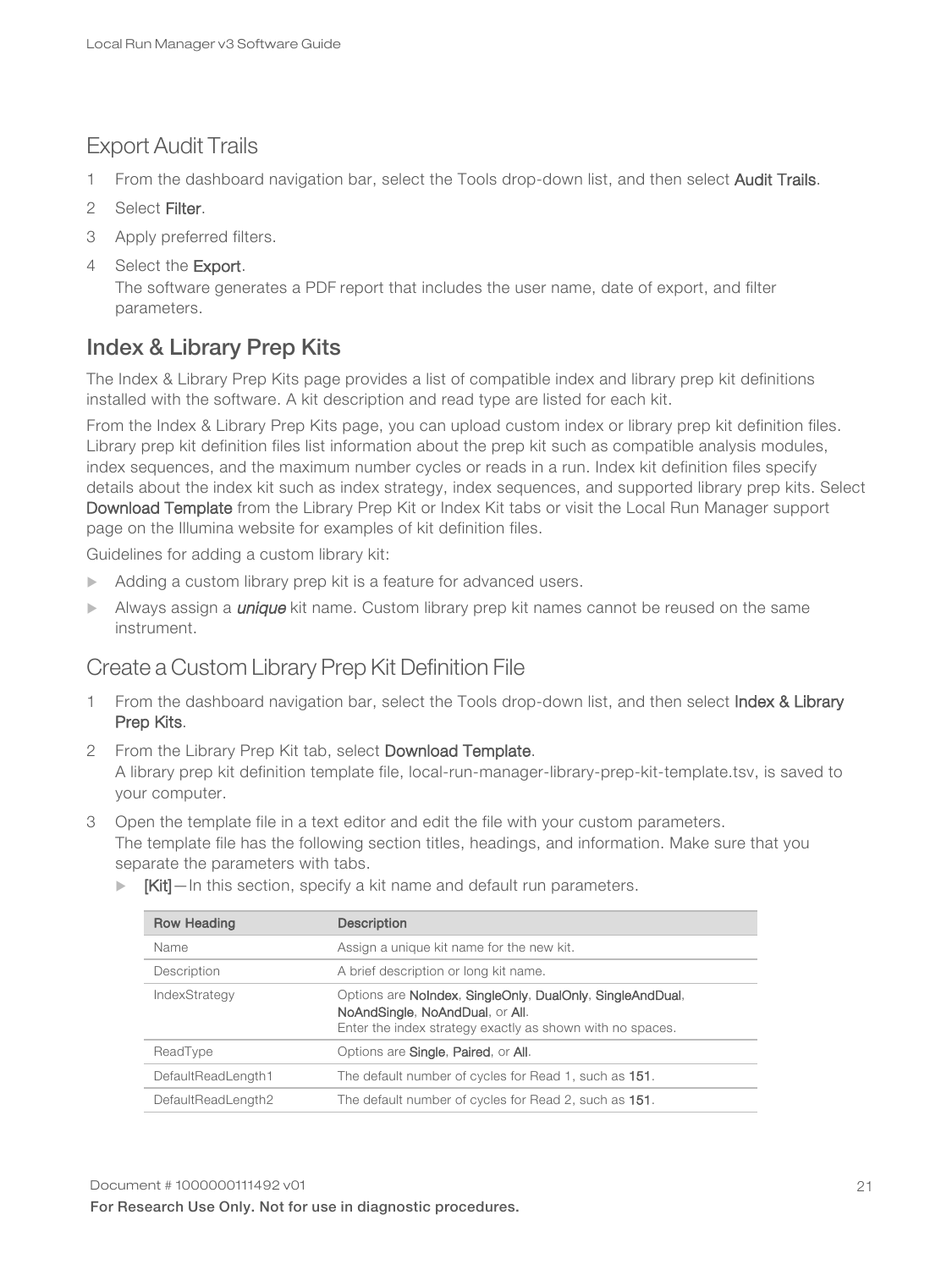**Example 3** [Resources]—In this section, specify custom parameters, such as the maximum number of samples possible.

| <b>Column Heading</b> | <b>Description</b>                                                                |
|-----------------------|-----------------------------------------------------------------------------------|
| Name                  | Enter a name for the parameter. For example, Sample Limit. Spaces<br>are allowed. |
| Type                  | Enter a name for the parameter without spaces. For example,<br>SampleLimit.       |
| Format                | Enter INT.                                                                        |
| Value                 | Enter a value for the parameter. For example, 384.                                |

 $\blacktriangleright$  [Indices]—In this section, specify which index sequences are used with the kit.

| <b>Column Heading</b> | <b>Description</b>                          |
|-----------------------|---------------------------------------------|
| Name                  | List the index sequence name, such as A701. |
| Seauence              | List the index sequence.                    |
| IndexReadNumber       | Specify the Index Read, either 1 or 2.      |

During analysis, the iSeq™ 100, MiniSeq™, and NextSeq™ Systems automatically reverse complement the i5 indexes in custom library prep kits. Make sure that the i5 indexes are in the forward orientation.



#### NOTE

**NOTE** 

Sample sheets produced in Illumina Experience Manager (IEM) are not compatible for use with Local Run Manager. Sample sheets produced in IEM are not compatible for use with Sample Sheet mode in MCS 4 except for the GenerateFASTQ workflow. If using an incompatible sample sheet, import the sample sheet and modify the content in Local Run Manager prior to saving the run. LRM v3-compatible sample sheet templates are available for download from the Illumina support site.

 $\blacktriangleright$  [SupportedModules]—In this section, specify analysis modules by name, which associates the new kit with an analysis module on the Create Run page. The module name must be entered exactly as shown with no spaces.

| <b>Module Name</b>           | <b>Description</b>             |
|------------------------------|--------------------------------|
| Assembly                     | Assembly analysis module       |
| AmpliconDSWorkflow           | Amplicon DS analysis module    |
| <b>DNAAmpliconWorkflow</b>   | DNA Amplicon analysis module   |
| <b>DNAEnrichmentWorkflow</b> | DNA Enrichment analysis module |
| GenerateFastQWorkflow        | Generate FASTQ analysis module |
| LibraryQCWorkflow            | Library QC analysis module     |
| MetagenomicsWorkflow         | Metagenomics analysis module   |
| PCRAmplicon                  | PCR Amplicon analysis module   |
| ResequencingWorkflow         | Resequencing analysis module   |
| <b>RNAAmpliconWorkflow</b>   | RNA Amplicon analysis module   |
| <b>RNAFusionWorkflow</b>     | RNA Fusion analysis module     |
| SmallRNAWorkflow             | Small RNA analysis module      |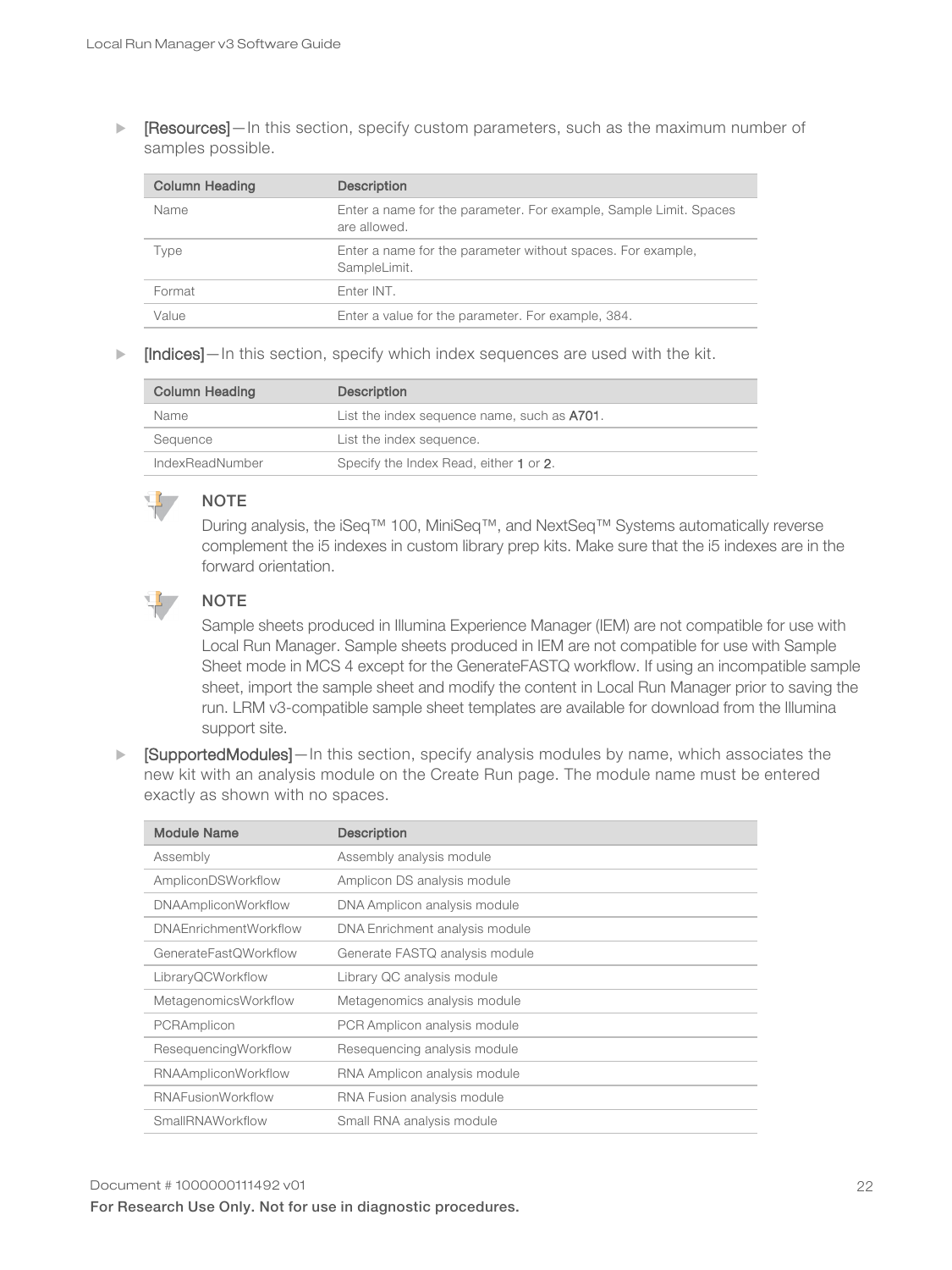4 Save and rename the file. Do not include spaces in the file name.

### Add a Library Prep Kit

- 1 From the dashboard navigation bar, select the Tools drop-down list, and then select Library Prep Kits.
- 2 Select Add Library Prep Kit.
- 3 Navigate to the location of the library kit file and add the file. The kit name, description, and read type appears on the Library Prep Kits list.

### Delete a Library Prep Kit

- 1 From the dashboard navigation bar, select the Tools drop-down list, and then select Library Prep Kits.
- 2 Select Delete next to the kit you want to delete. Only custom kits can be deleted from Local Run Manager.
- 3 Select Delete to confirm the removal of the kit from Local Run Manager.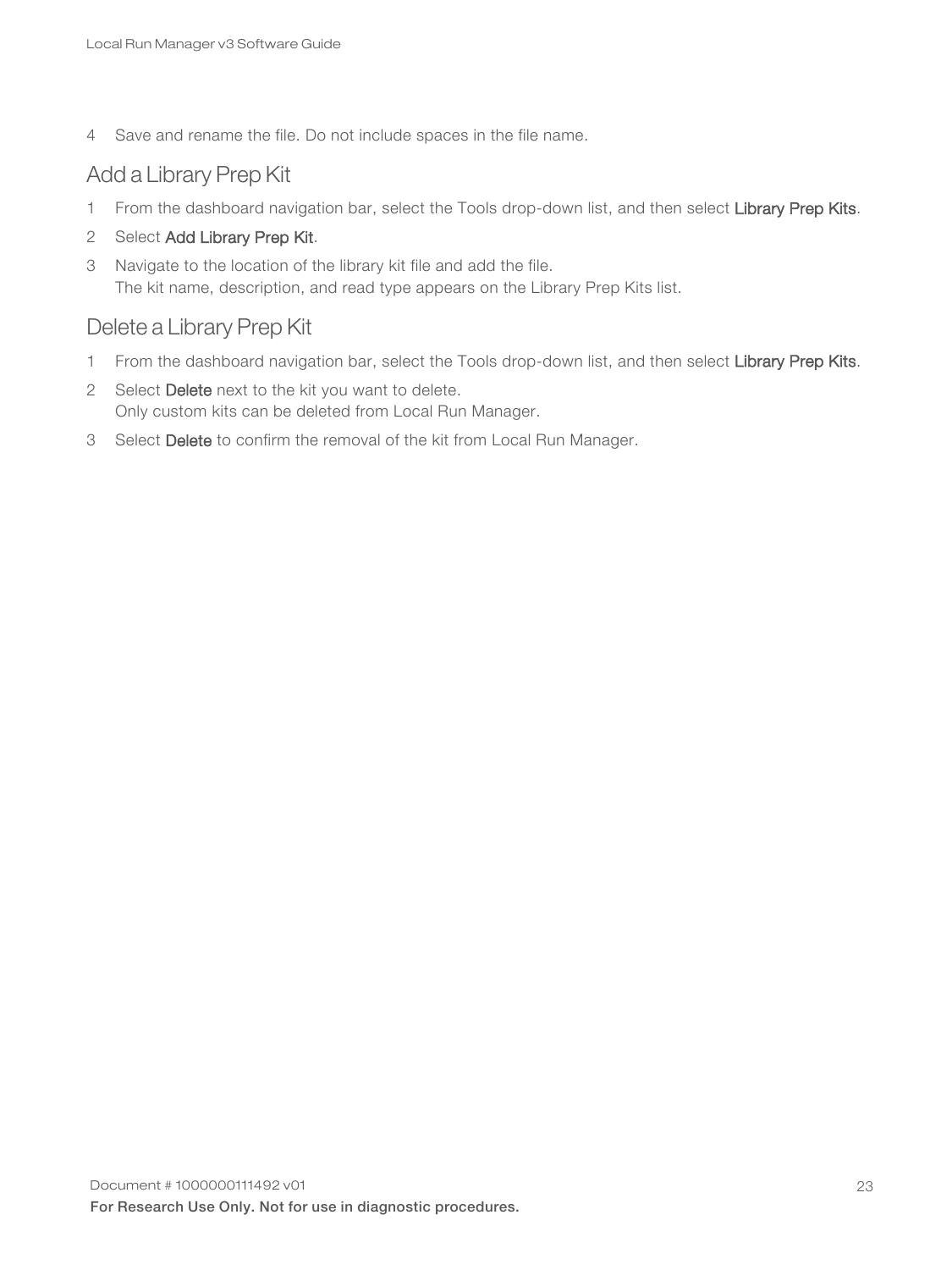### <span id="page-23-0"></span>Workflow Overview

This section provides an overview of the workflow for creating a run and viewing analysis results in the Local Run Manager software. Specific steps vary for each analysis module. See the user guide for the analysis module you are using for step-by-step instructions.

### Local Run Manager Workflow



Using the Local Run Manager interface, set run and analysis parameters based on the type of libraries to be sequenced.

Using the instrument control software, select the run that you set up in Local Run Manager, load sequencing consumables, and start the sequencing run.

Analysis begins automatically when sequencing is complete. Local Run Manager loads the specified analysis module and performs data analysis according to the parameters specified for the run.

From the Local Run Manager dashboard, select a completed run to view the results page.

### Set Parameters Overview

To set up a run, select Create Run from the Local Run Manager dashboard, and then select an analysis module from the drop-down list. The Create Run page provides options for the selected analysis module.

The Create Run page consists of text fields, drop-down lists, toggle settings, and a samples table that is specific to each analysis module. Create Run pages include the following sections:

- $\blacktriangleright$  Run Name
- **Run Settings**
- $\blacktriangleright$  Module-Specific Settings
- $\blacktriangleright$  Samples

Fields marked with an asterisk (\*) are required.

### Run Name and Description

The run name is the name that identifies the run from sequencing through analysis. A run name can have up to 40 alphanumeric characters. Spaces and the following special characters, ~!@#\$%-\_{}., are allowed. The run name must be unique, and cannot be a name used for a previous run set up. A run description is optional and can have up to 150 alphanumeric characters.

### Run Settings

Run settings identify the following parameters for the run.

- $\blacktriangleright$  The index and library prep kits used to prepare samples for sequencing
- The read type: single read or paired end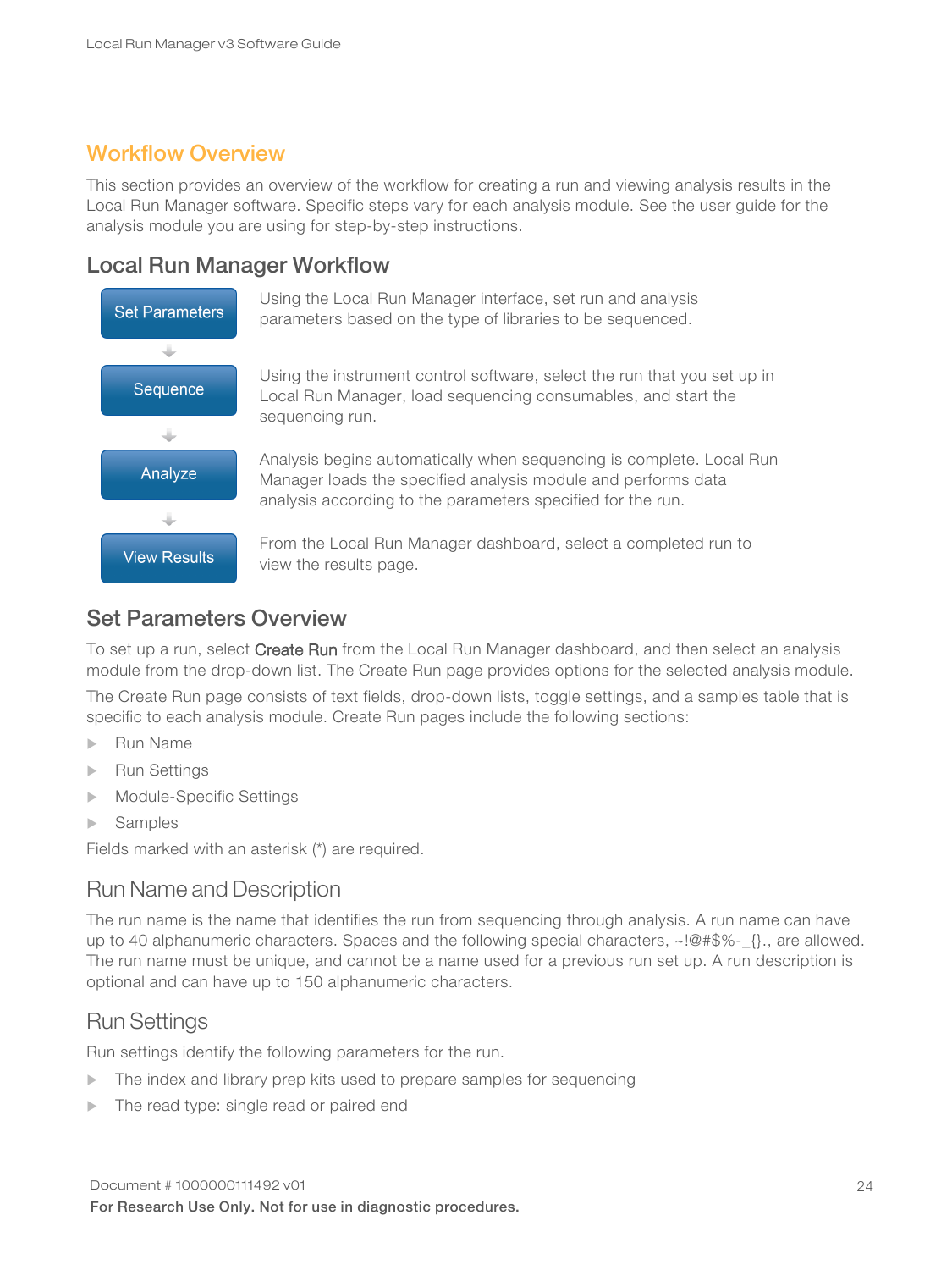- The number of index reads: 0, 1, or 2
- $\blacktriangleright$  The number of cycles for each read
- u Custom primer information (not applicable for off-instrument and iSeq implementations of Local Run Manager)

For some analysis modules, only a default selection is allowed.

For index and library kit compatibility, see the Local Run [Manager](http://support.illumina.com/sequencing/sequencing_software/local-run-manager.html) support page on the Illumina website.

### Module-Specific Settings

The module-specific settings that appear in this section depend on the analysis module selected for the run. Some modules include options for selecting an aligner and variant caller other than the default methods and configurable analysis settings. Some analysis modules do not include any module-specific settings.

For more information, see the workflow guide for the analysis module you are using.

### Samples Section

For each run, identify samples to be sequenced in the samples table. The samples table includes the sample ID (The Sample ID field has a 40 character limit), an optional sample name, an optional description, plate well (for some index kits), and the indexes used with each sample.

The index columns provide a drop-down list of compatible index sequences based on the library kit specified for the run. For runs using custom index sequences, you can enter the sequence as free text.



#### NOTE

During analysis, the iSeq™ 100, MiniSeq, and NextSeq Systems automatically reverse complement the i5 indexes in custom library prep kits. Make sure that the i5 indexes are in the forward orientation.

For analysis modules that require a manifest, the samples table includes a drop-down list of available manifests associated with the module. You can upload and associate a manifest for an analysis module using the Modules & Manifests menu. See Add Manifest Files to an [Analysis](#page-18-0) Module on page 19. To import a manifest for a specific run, use the Import Manifests command.

For analysis modules that perform alignment or other methods that require a reference genome, the samples table includes a drop-down list of available genome folders. See Set up a Custom [Reference](#page-25-1) [Genome](#page-25-1) on page 26.

You can import samples from a compatible text file and export samples from the samples table for use with another run.

Since sample sheet information can vary on a module-to-module basis, see the workflow user guide for the analysis module you are using for module-specific sample sheet settings.

#### Import and Export Sample Sheets

If you already have a sample sheet that you want to use to configure the run, select Import Sample Sheet to select the CSV file that contains all the run settings and sample information. Make sure that the sample sheet file that you are importing has the same column headings as the sample table for the current analysis module. For example, if the analysis module requires a manifest file, the sample sheet file must have a manifest column.

After filling out the run information and entering at least one sample in the samples table, you can export the run information to an external CSV file by selecting **Export Sample Sheet**. This is helpful to ensure compatibility on future runs or to use as a template when manually editing sample sheets.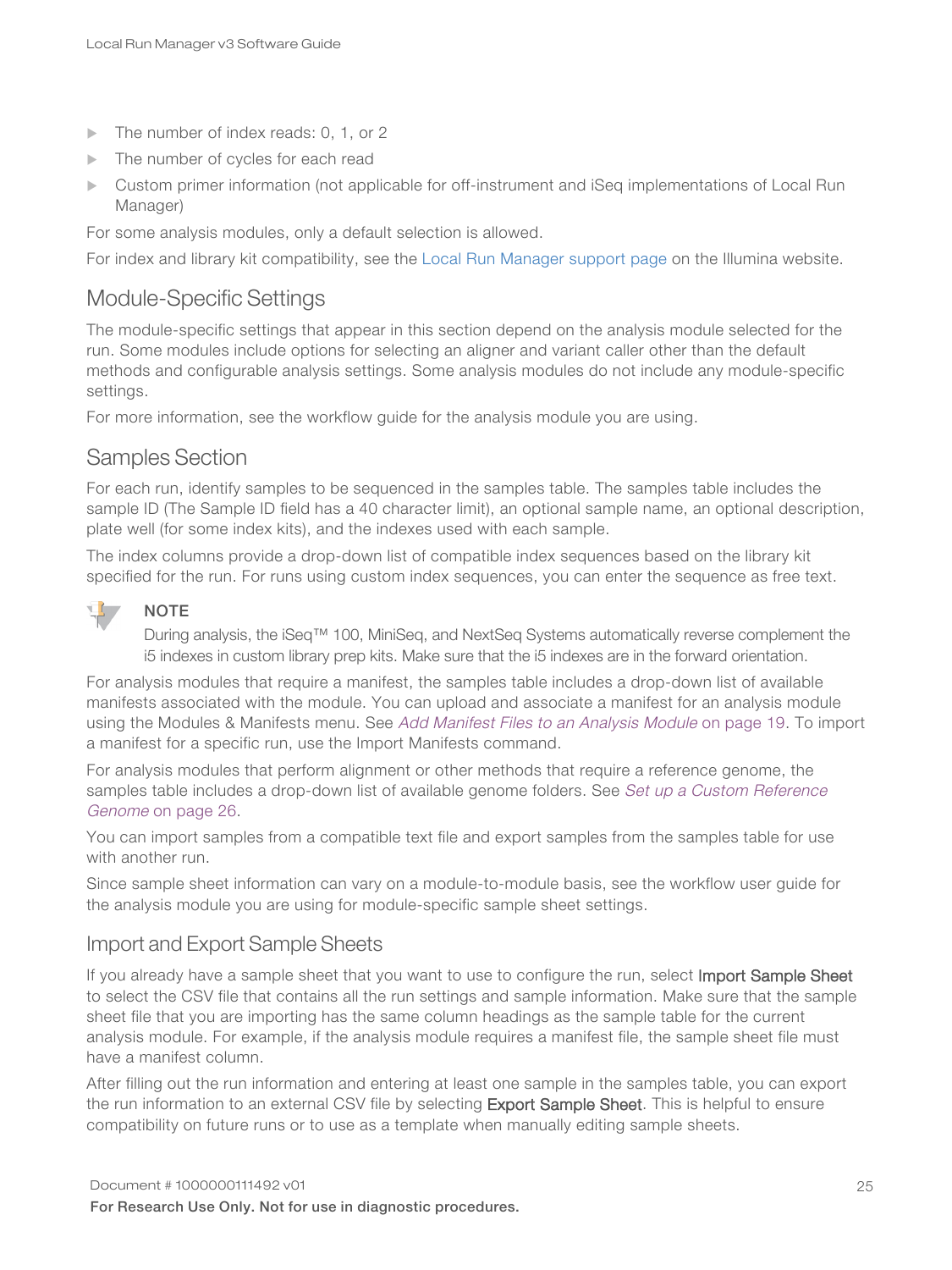

#### **NOTE**

Make sure that you refer to the Illumina Adapter Sequences document (document #1000000002694) and the appropriate analysis module user guide when setting up your sample sheets. Entering the incorrect sequences for your library prep kit will cause your analysis to fail.

### Import Manifest Files for the Run

Unlike importing manifest files on the Modules & Manifests page, importing manifest files on the Create Run imports the manifest for the current run only. Make sure that the manifests you want to import for the run are available in an accessible network location or on a USB drive.

#### Available Genomes

In addition to the preinstalled genomes, genome sequence files and reference annotation for other commonly used model organisms are available from the Illumina [iGenomes](https://support.illumina.com/sequencing/sequencing_software/igenome.html) page.

The sequence and annotation files for each iGenome are provided in a compressed file format, \*.tar.gz. Make sure that hg19 is the reference genome when using annotation files. Refer to the iGenomes Overview for installation instructions.

#### <span id="page-25-1"></span>Set up a Custom Reference Genome

In order to use a custom reference genome in Local Run Manager, the genome files must be set up with a specific folder structure.

- 1 In C:\Illumina\Genomes, create a folder named for the species of your reference genome.
- 2 In the species folder, create a folder named for the agency that published the reference genome. For example, UCSC, NCBI, or Illumina.
- 3 In the agency folder, create a folder named for the version of the reference genome. For example, hg19, mm9, or 2005-10-07.
- 4 In the version folder, create a folder named WholeGenomeFasta.
- 5 Rename the reference genome FASTA file to genome.fa.
- 6 Add genome.fa and its associated GenomeSize.xml file to the WholeGenomeFasta folder. The path to the reference genome is: C:\Illumina\Genomes\<Species>\<Agency>\<Version>\<Sequence>\WholeGenomeFasta\genome.fa

### <span id="page-25-0"></span>View Analysis Results Overview

To view analysis results, select the run name from the Local Run Manager dashboard. A summary of analysis results is presented on the following tabs:

- **Run Overview**
- Sequencing Information
- Samples & Results

### Run Overview Tab

The Run Overview tab lists information about the run, a summary of sequencing metrics, and the location of the run folder.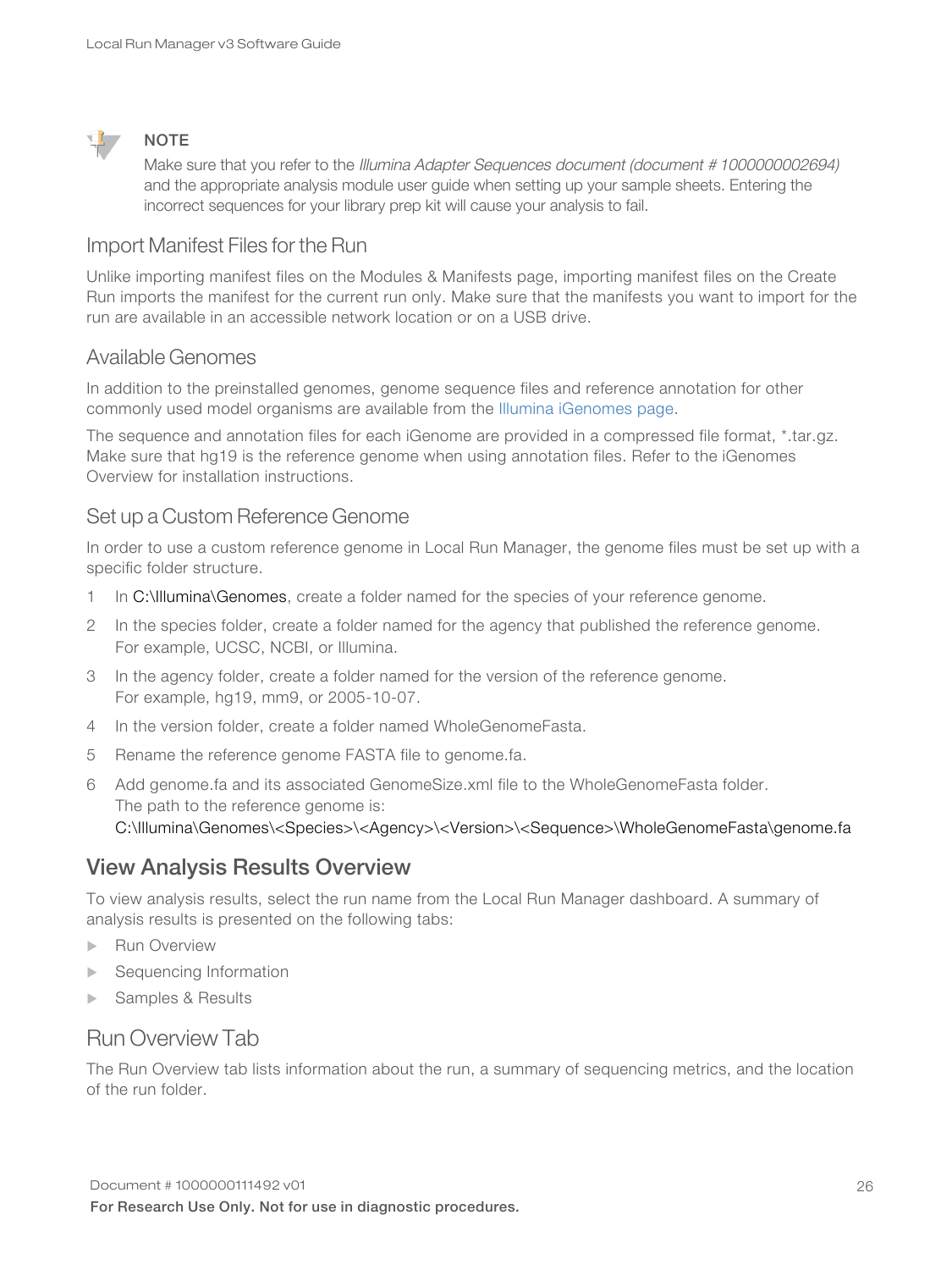| <b>Section Title</b>  | <b>Description</b>                                                                                                              |
|-----------------------|---------------------------------------------------------------------------------------------------------------------------------|
| Run Name / Run ID     | The run name assigned when the run was created.                                                                                 |
| Created By            | The name of the user who created the run.                                                                                       |
| Description           | The run description, if provided.                                                                                               |
| Output Run Folder     | The path to sequencing run output folder.<br>Select Copy to Clipboard for quick access to the output folder.                    |
| <b>Total Clusters</b> | The number of clusters in a run.                                                                                                |
| % Clusters PF         | The percentage of clusters passing filter.                                                                                      |
| $% \geq$ Q30 (Read 1) | The percentage of reads in Read 1 with a quality score of 30 (Q30) or<br>greater.                                               |
| $% \geq$ Q30 (Read 2) | The percentage of reads in Read 2 with a quality score of 30 (Q30) or<br>greater.                                               |
| Last Scored Cycle     | The last cycle in the run with a quality score. Unless the run ended<br>early, this value represents the last cycle in the run. |

### Sequencing Information Tab

The Sequencing Information tab provides a summary of sequencing run parameters. The following information is provided on the Sequencing Information tab.

| <b>Section Title</b>          | <b>Description</b>                                                                                      |
|-------------------------------|---------------------------------------------------------------------------------------------------------|
| Instrument Name               | The name of the instrument on which the run was performed.                                              |
| Module Version                | The version of the analysis module assigned to the run.                                                 |
| Sequenced By/Imported By      | The name of the user who started or imported the run.                                                   |
| Sequencing Start/Imported On  | The date and time that the sequencing run began or was imported.                                        |
| Read Lengths                  | The number of reads and cycles for each read performed during the<br>run.                               |
| Flow Cell Information         | The barcode, part number, lot number, and expiration date of the flow<br>cell used for the run.         |
| Buffer Information            | The barcode, part number, lot number, and expiration date of the<br>buffer cartridge used for the run.  |
| PR2 Information               | The barcode, part number, lot number, and expiration date of the PR2<br>bottle used for the run.        |
| Reagent Cartridge Information | The barcode, part number, lot number, and expiration date of the<br>reagent cartridge used for the run. |

### Samples & Results Tab

The Samples & Results tab provides a summary of analysis results for each sample listed in the samples table, the location of the analysis folder, and an option to requeue analysis.

The following fields are common for all analysis modules. For descriptions of specific analysis results, see the analysis module workflow guide.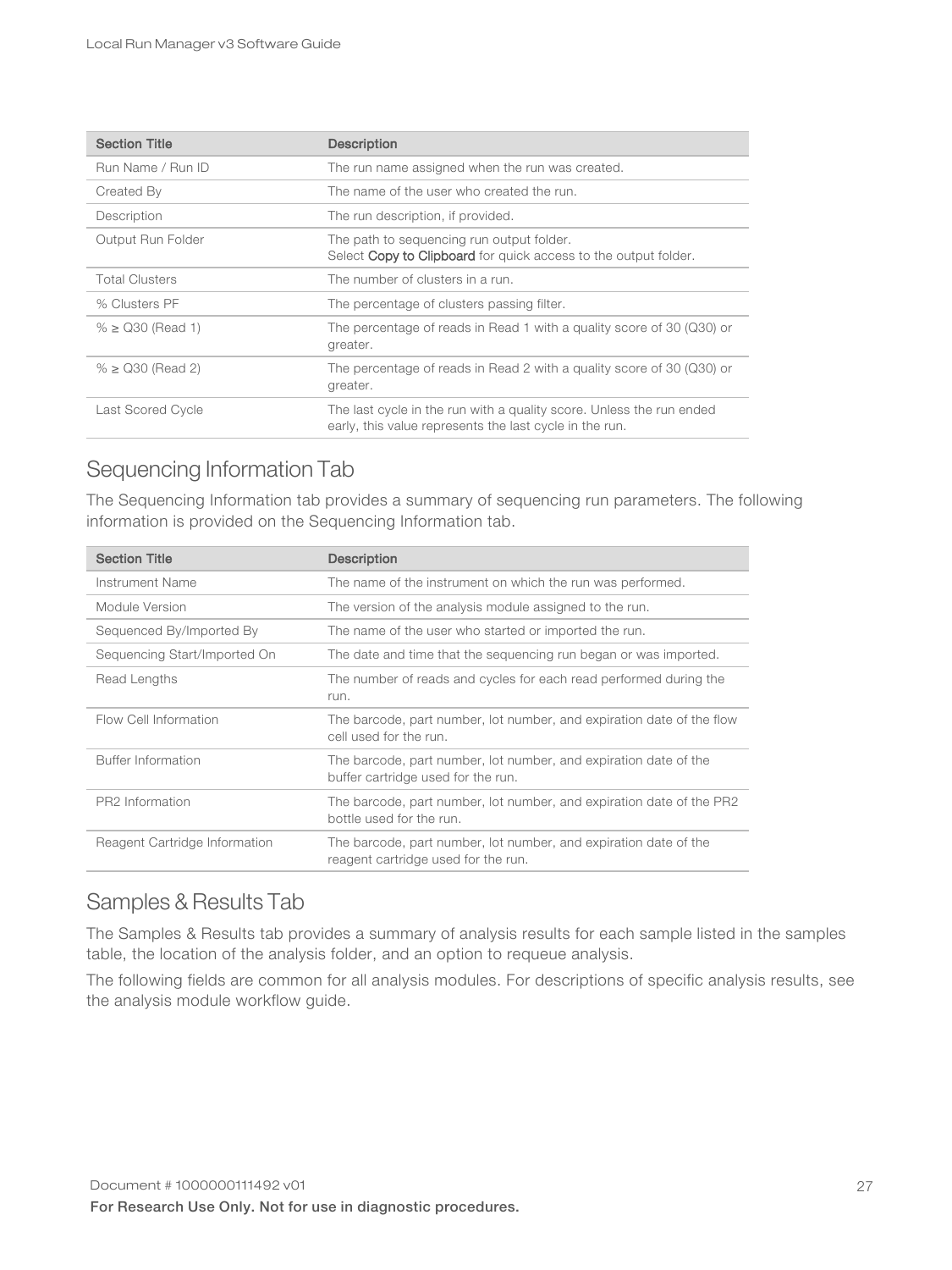| <b>Section Title</b> | <b>Description</b>                                                                                                                                                                                      |
|----------------------|---------------------------------------------------------------------------------------------------------------------------------------------------------------------------------------------------------|
| Select Analysis      | A drop-down list of each analysis performed on the data generated<br>from the sequencing run.<br>For each time that analysis is run, a sequential number is assigned.<br>Results are listed separately. |
| Analysis Folder      | Select Copy to Clipboard for quick access to the analysis folder.                                                                                                                                       |

### <span id="page-27-0"></span>Possible Run States

The Status column on the dashboard shows the status of each run listed. The following table describes the possible states of a run and the appearance of the status bar.

| <b>Status</b>                     | <b>Status Bar Color</b> | <b>Status Description</b>                                                   |
|-----------------------------------|-------------------------|-----------------------------------------------------------------------------|
| Ready for Sequencing              | None                    | Waiting for sequencing to begin.                                            |
| Sequencing Running                | <b>Blue</b>             | Sequencing in progress.                                                     |
| Sequencing Stopped                | Red                     | Sequencing stopped. No activity.                                            |
| Sequencing Unsuccessful           | Red                     | Sequencing issue. No activity.                                              |
| <b>Sequencing Completed</b>       | Blue                    | Sequencing completed.<br>Status bar at 50%.                                 |
| Primary Analysis Unsuccessful     | Red                     | RTA analysis failed.<br>Status bar at 25%.                                  |
| <b>Primary Analysis Completed</b> | <b>Blue</b>             | Sequencing metrics complete.<br>Status bar at 50%.                          |
| Analysis Queued                   | Blue                    | Waiting for analysis to begin.                                              |
| Analysis Running                  | Blue                    | Analysis in progress.                                                       |
| Stopping Analysis                 | Red                     | Request to stop analysis received.                                          |
| Analysis Stopped                  | Red                     | Analysis stopped. No activity.                                              |
| Analysis Unsuccessful             | Red                     | Analysis issue. No activity.                                                |
| Analysis Completed                | Green                   | Activity completed.<br>Status bar at 100%.                                  |
| Analysis Copying                  | Blue                    | Analysis is complete. Data is being copied to the output<br>folder.         |
| Stopping Analysis Copy            | Red                     | Analysis is complete. Request to stop copying of analysis<br>data received. |
| Copy Stopped                      | Yellow                  | Analysis is complete. Copying of analysis data was<br>manually stopped.     |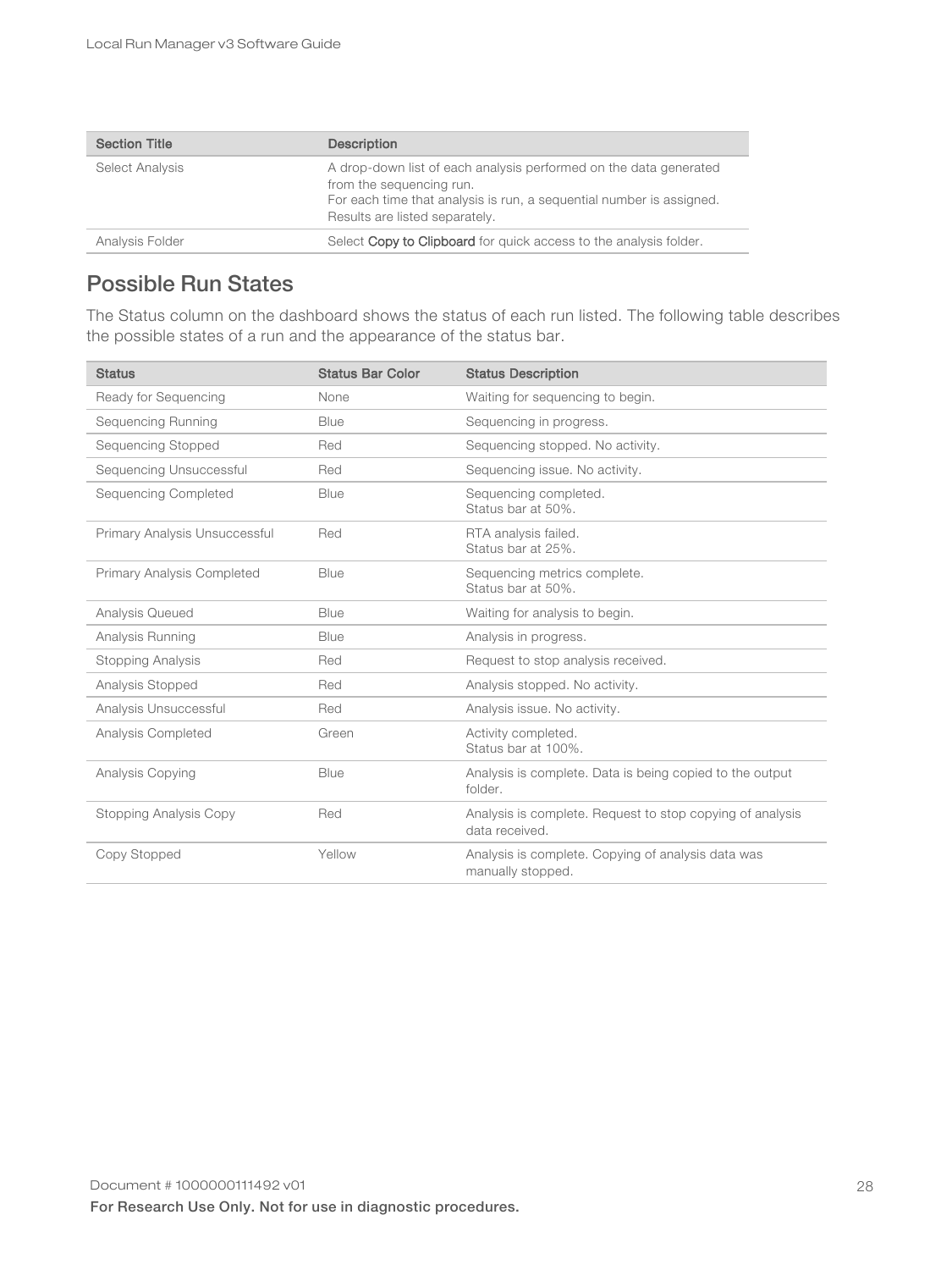### <span id="page-28-0"></span>Analysis Module Updates

When a new analysis module or new version of an analysis module is available, you can download the installable file from the Illumina support site and install it onto the Local Run Manager system.

### Install or Update Analysis Modules

- 1 Download the installable file for the new or updated analysis module from the Local Run Manager support page on the Illumina website.
- 2 Copy the installable file (\*.msi or \*.exe) to the instrument or to a USB drive.
- 3 From the instrument computer, double-click the installable file.
- 4 If User Management is turned on, enter your Local Run Manager user name and password when prompted.

You must have admin-level permissions.

- 5 Select **Next** to begin the installation.
- 6 When the installation is complete, select Finish.
- 7 Refresh your browser.
- 8 To confirm that the analysis module is available for use, select the Tools drop-down list, and then select Modules & Manifests from the Local Run Manager dashboard.

### Uninstall Local Run Manager

From the computer Control Panel, uninstall components in the following order.

- 1 Uninstall the analysis module. If prompted, enter the Admin user name and password.
- 2 Uninstall Local Run Manager as follows.
	- a Double-click Local Run Manager.
	- b Select Options.
	- c Select Uninstall All Components, and then select OK.
	- d Select Uninstall.
- 3 Manually delete the reference genome files from their folder locations.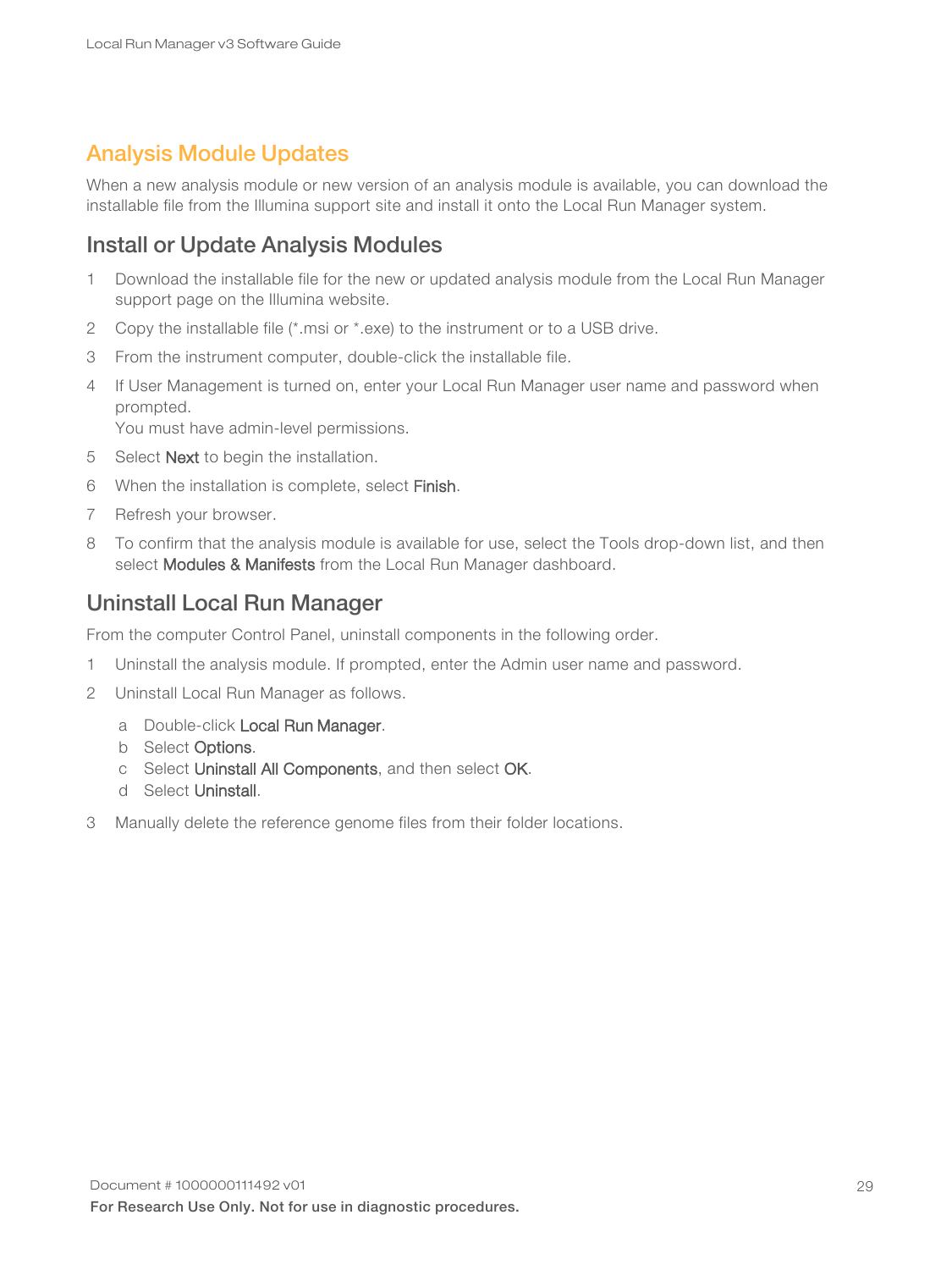## <span id="page-29-0"></span>Revision History

#### Document Date Description of Change Document # 1000000111492 v01 February 2022 Updated service accounts user name and password requirements to reflect the switch of all instruments to Windows 10, Added uninstallation software guidance, and clarified sample sheet requirements. Document # 1000000111492 v00 January 2021 Initial release.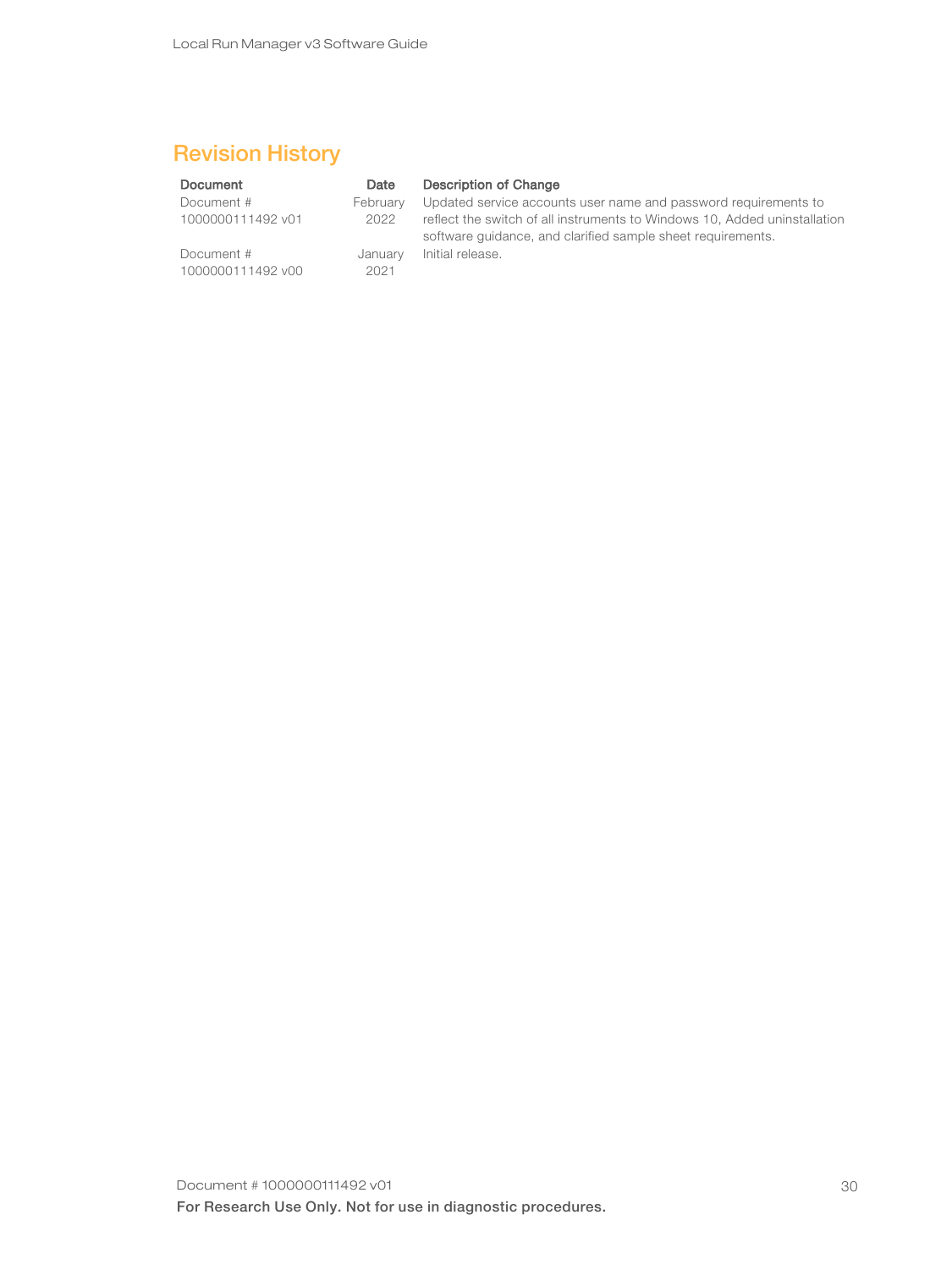### <span id="page-30-0"></span>Technical Assistance

For technical assistance, contact Illumina Technical Support.

| Website: | www.illumina.com         |
|----------|--------------------------|
| Email:   | techsupport@illumina.com |

Illumina Customer Support Telephone Numbers

| Region                | <b>Toll Free</b> | Regional       |
|-----------------------|------------------|----------------|
| <b>North America</b>  | +1.800.809.4566  |                |
| <b>Australia</b>      | +1.800.775.688   |                |
| Austria               | +43 800006249    | +43 19286540   |
| <b>Belgium</b>        | +32 80077160     | +32 34002973   |
| China                 | 400.066.5835     |                |
| <b>Denmark</b>        | +45 80820183     | +45 89871156   |
| Finland               | +358 800918363   | +358 974790110 |
| France                | +33 805102193    | +33 170770446  |
| Germany               | +49 8001014940   | +49 8938035677 |
| Hong Kong, China      | 800960230        |                |
| Ireland               | +353 1800936608  | +353 016950506 |
| Italy                 | +39 800985513    | +39 236003759  |
| Japan                 | 0800.111.5011    |                |
| <b>Netherlands</b>    | +31 8000222493   | +31 207132960  |
| <b>New Zealand</b>    | 0800.451.650     |                |
| Norway                | +47 800 16836    | +47 21939693   |
| Singapore             | +1.800.579.2745  |                |
| South Korea           | +82 80 234 5300  |                |
| Spain                 | +34 911899417    | +34 800300143  |
| Sweden                | +46 850619671    | +46 200883979  |
| Switzerland           | +41 565800000    | +41 800200442  |
| Taiwan, China         | 00806651752      |                |
| <b>United Kingdom</b> | +44 8000126019   | +44 2073057197 |
| Other countries       | +44.1799.534000  |                |

Safety data sheets (SDSs)-Available on the Illumina website at [support.illumina.com/sds.html.](http://support.illumina.com/sds.html) Product documentation—Available for download from [support.illumina.com.](http://support.illumina.com/)